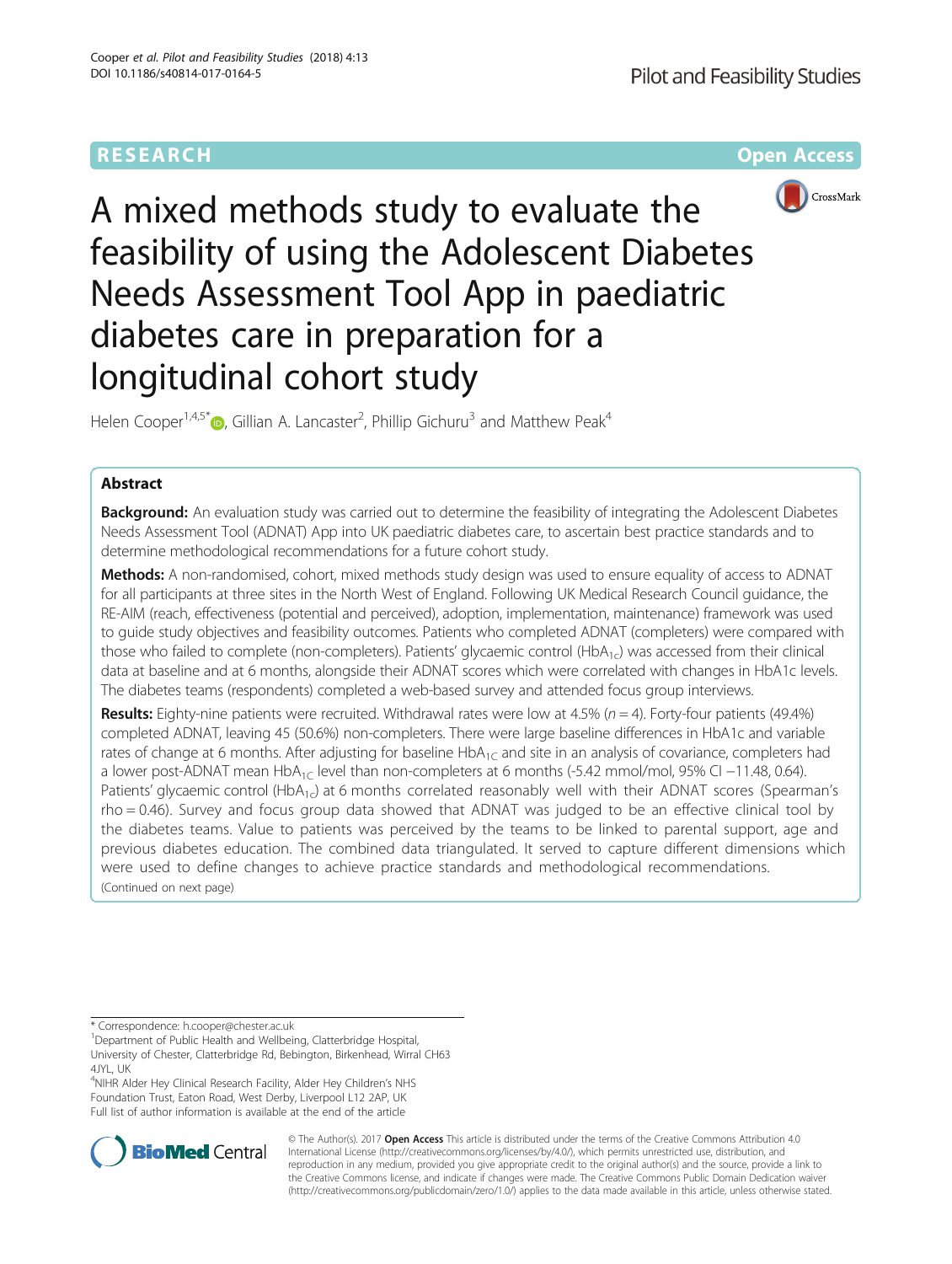### (Continued from previous page)

**Conclusions:** The combined data showed that ADNAT has the potential to be a clinically viable tool. It has demonstrated the need for a randomised design that is tailored for a 'hard to reach' adolescent population. A cluster randomised controlled trial that involves sequential but random rollout of ADNAT over multiple time periods may be the most appropriate and is currently being considered for the larger study.

Trial registration: NIHR Children's Clinical Research Network, [UKCRN ID 6633](http://public-odp.nihr.ac.uk/QvAJAXZfc/opendoc.htm?document=CRNCC_Users%2FFind%20A%20Clinical%20Research%20Study.qvw&host=QVS%40win-qs1ilmcfh2h&anonymous=true&sheet=SH75&bookmark=Document%5CBM02&select=LB572%2C=StudyID=6633)

Keywords: Evaluation, Type 1 diabetes, Needs assessment, Questionnaire, Patient education, Glycaemic control, App

### Introduction

This paper reports on a study which evaluated the feasibility of using the Adolescent Diabetes Needs Assessment Tool (ADNAT) App in three Paediatric Diabetes Units (PDUs) in the North West of England. The study used a realist evaluation approach [\[1\]](#page-15-0) to address two issues: firstly, whether the ADNAT App could be integrated into paediatric diabetes care and, secondly, to determine best practice standards and methodological recommendations for a future cohort study. A core assumption of a realist perspective is that phenomena such as ADNAT are complex interventions introduced into constantly changing systems, which has particular relevance to paediatric diabetes care in the UK. Comparisons within and between clinical sites were therefore required to determine what did and did not work and why, in order to establish local modifications necessary to ensure effectiveness in practice. This relationship is expressed in Medical Research Council (MRC) guidance [\[2](#page-15-0)] for process evaluation of complex interventions which defines evaluation of context, implementation and mechanisms of implementation as the primary aims of such studies.

### Background

Type 1 diabetes (T1D) is one of the most common endocrine and metabolic conditions in childhood within Europe. The UK, which has 27,600 children and young people living with the condition, alongside the Russian Federation and Germany, makes the largest contribution to the overall numbers in T1D in young people with an incidence rate of 25.9 per 100,000 of the general population aged 0–15 years and a prevalence rate of 195.4 per 100,000 [\[3, 4\]](#page-15-0). Alongside this, young people in the UK also have one of the worst rates of glycaemic control in Europe, which is associated with later micro- and macrovascular risk [\[5\]](#page-15-0). This has been demonstrated in successive National Paediatric Diabetes Audits (NPDA) for England and Wales for those aged 0–25 years, with the latest for 2015–2016 [\[4](#page-15-0)] reporting improving but still disturbing figures alongside the need to reduce variability in outcomes:

 Only 26.6% achieved recommended glycaemic targets of less than 58 mmol/mol, with 17.9% having levels above 80 putting them at high risk of complications.

- Glycaemic variability is due to service related factors, including standards and delivery of diabetes self-care education which showed wide Paediatric Diabetes Unit (PDU) level variability with 30% receiving no structured education.
- For those aged 12 years and over: 26.3% had high blood pressure, 19.7% had high total cholesterol, 9.7% had albuminuria (sign of kidney disease), over 13.8% had early signs of eye disease, and 18.1% were overweight and 20.8% were obese.
- Overall, just 35.5% of children and young people received all seven of the recommended key care processes including blood glucose (HbA1c), body mass index, blood pressure, urinary albumin, cholesterol, eye screening and foot examination.
- In general, those in the most deprived areas, were of non-white ethnicity, were adolescent, or female had poorer outcomes.

These findings have been supported by the UK's National Peer Review Programme [[6\]](#page-15-0) which highlighted inequity of service provision to young people. They also fit with the UK's Kennedy Review [\[7](#page-15-0)] which described teenagers as a 'forgotten group', reporting that their health care needs are given low priority by commissioners, policymakers and clinicians alike, and recommended investment in youth friendly services. This is particularly important since many adolescents lack the skills and strategies to avoid behaviours that carry health risks which has specific relevance to those with diabetes given their added risk of future debilitating complications.

In 2012, the UK government responded to the problem by introducing a paediatric diabetes 'Best Practice Tariff' (BPT) which defines 13 mandatory care standards including tailored education [\[8](#page-15-0)]. For adults, over a 10 year period, such education has been shown to save the National Health Service (NHS) £2200 per patient, breaking even at 4 years [[9, 10\]](#page-15-0). No such data are available for young people, although Swift [[11\]](#page-15-0) reported that education for young people has greater effects than for adults with small to medium effects on glycaemic control and larger effects on psychosocial outcomes.

Given these changes, instigated by the BPT, alongside the annual National Paediatric Diabetes Audit [\[4](#page-15-0)], and a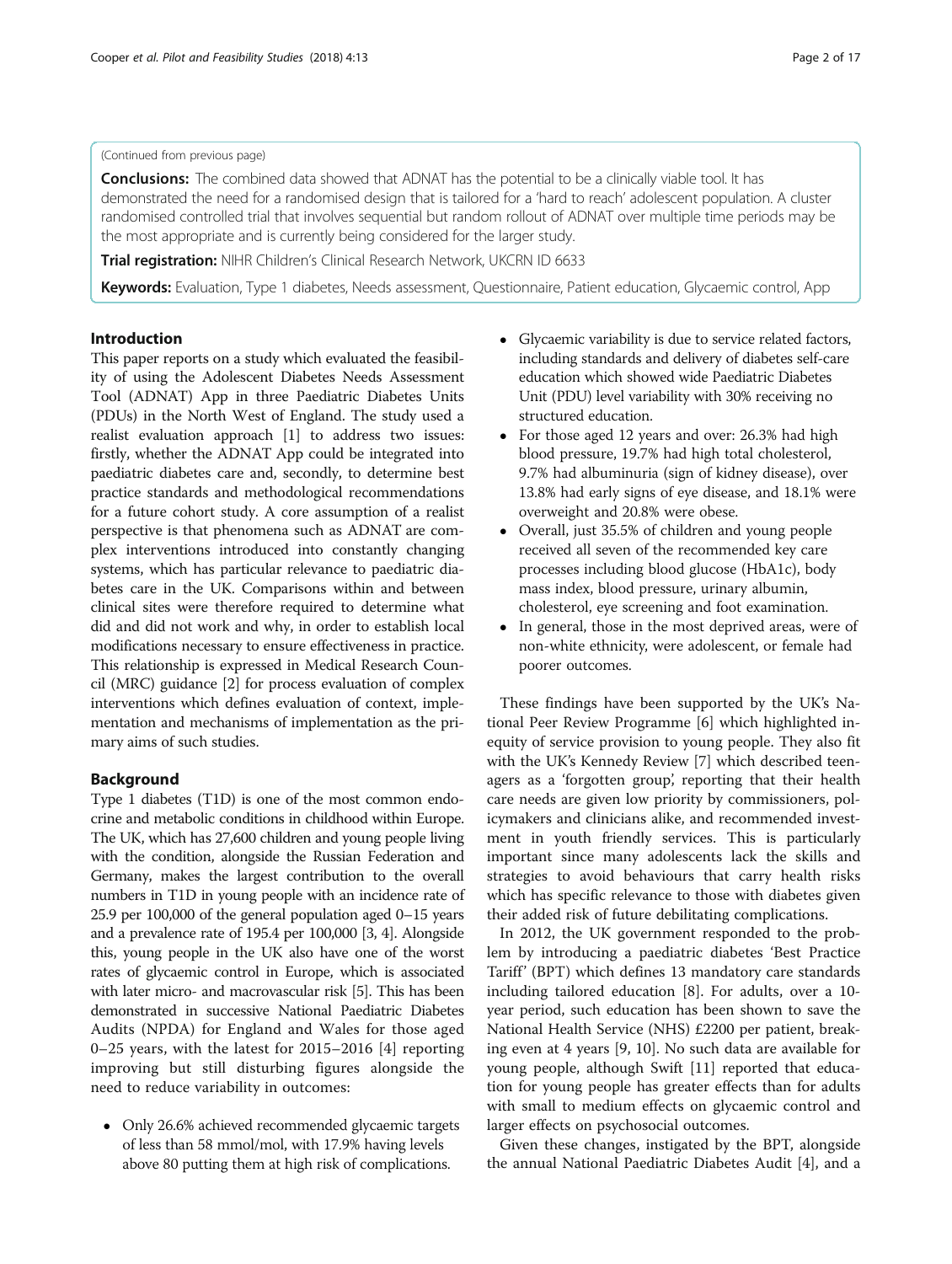Peer Review Quality Assurance Programme [\[6](#page-15-0)], paediatric diabetes clinical practice was undergoing extensive changes. These emerging changes meant that 'routine care' was neither standardised nor constant at the time of the study so that the outcomes of using ADNAT depended upon clinical context and health professionals' responses to its implementation, making the setting a mediator of outcomes.

In the UK, six paediatric educational trial interventions have been completed [\[12](#page-15-0)–[16\]](#page-16-0). They all followed traditional didactic face-to-face approaches, reported considerable variations in outcomes, and no significant longterm changes in glycaemic control. Recommendations included the need to review research methodology and to modernise paediatric care through the use of technology enhanced learning (TEL) to support long-term patient training. This latter recommendation is supported by a review of technology enabled approaches to diabetes management which endorsed self-assessment tools and tailored education based on patients' unique histories and their immediate needs [\[17](#page-16-0)]. In support of this, a meta-analysis of 46 studies found that a blend of TEL and face-to-face instruction had stronger learning outcomes than did face-to-face instruction alone in primary/secondary/tertiary education [\[18\]](#page-16-0). However, there are few validated diabetes websites for young people, the majority being directed toward adults; there is wide variation in the quality of evidence provided, and they offer didactic information at high reading levels with little problem-solving assistance [\[19](#page-16-0), [20\]](#page-16-0). Social networking, as a patient-led tool, is growing in popularity and starting to be used by patients and practitioners but research in children with T1D in all these areas is lacking, both in terms of quantity and quality, reflecting the complex issues of using social media as a clinical tool [[21\]](#page-16-0). Systematic reviews [[22, 23](#page-16-0)], including our own [\[24](#page-16-0)], have consistently highlighted an absence of rigorous UKbased research, minimal use of theory and no reporting of process, health inequalities, dose response and costeffectiveness data. In addition, findings highlighted the need to personalise learning in alignment with developmental stages, i.e. age-related reasoning and cognitive abilities, making regular needs assessment a core requirement. No instrument to assess such needs was located in the UK. We therefore developed, validated and psychometrically tested the ADNAT App. The App provides secure username and password protected access to ADNAT through mobile devices, e.g. smart phones and tablets, delivers immediate feedback to users and emails confidential patient data to practitioners.

### The ADNAT App

Development, validation and psychometric testing of ADNAT have been reported elsewhere [\[25](#page-16-0)–[27\]](#page-16-0). The

research programme<sup>,</sup> followed Medical Research Council (MRC) guidance for complex interventions [[28](#page-16-0)]. It has included studies of adolescent diabetes self-care [[29](#page-16-0)–[31](#page-16-0)] and technological methods of learning [[24](#page-16-0)] and theory [[32\]](#page-16-0). ADNAT combines reflective questioning with needs assessment to raise self-awareness to support adolescent decision-making in relation to diabetes self-care. It consists of 117 questions divided between six domains including all about me, physical activity, eating, monitoring blood glucose, medication taking and living with diabetes. The number of questions answered by users is filtered according to, for example, insulin regimen and lifestyle factors. Thirty-six of the questions, hidden amongst the total, provide self-care and psychosocial health scores Needs Assessment Ratings (NARs) (the self-care questions with examples of some of the shorter range of responses are shown later in Table [6\)](#page-8-0). Classical test theory and item response analysis validated the use of simple additive scores which we translated into traffic light responses. Scoring for each item was 0 for green, 1 for amber and 2 for red responses, so that high scores indicated high need, moderate scores intermediate need and low scores low need.

From our previous research which qualitatively analysed the perceptions of the clinical usefulness of ADNAT with young people, parents and health professionals [\[26\]](#page-16-0), ADNAT was theoretically determined to have the following mechanisms of action:

- 1. Mediator for facilitating tailored education and support by raising patients' self-awareness about their diabetes self-care and coping mechanisms, identifying patient-led foci for conversation in the clinical consultation and providing practitioners and patients with data to guide individual health care planning.
- 2. Augmenting resource efficiency through flexibility of access for patients and practitioners using mobile phones and tablets, auto-saving function for ease of use by patients, large data storage capacity and provision of 'connected information' for all members of the multidisciplinary team including patients.
- 3. Strengthening professional accountability through standardisation of needs assessment, promotion of team working and provision of educational audit data.

Based on these premises, ADNAT was included in the UK National Paediatric Diabetes Improvement Plan for 2013–2018 [\[33\]](#page-16-0). This inclusion stipulated the need to evaluate ADNAT's use in clinical practice prior to longterm implementation for which we proposed to follow MRC's guidance for process evaluation of complex interventions [\[2](#page-15-0)] to support its on-going development. This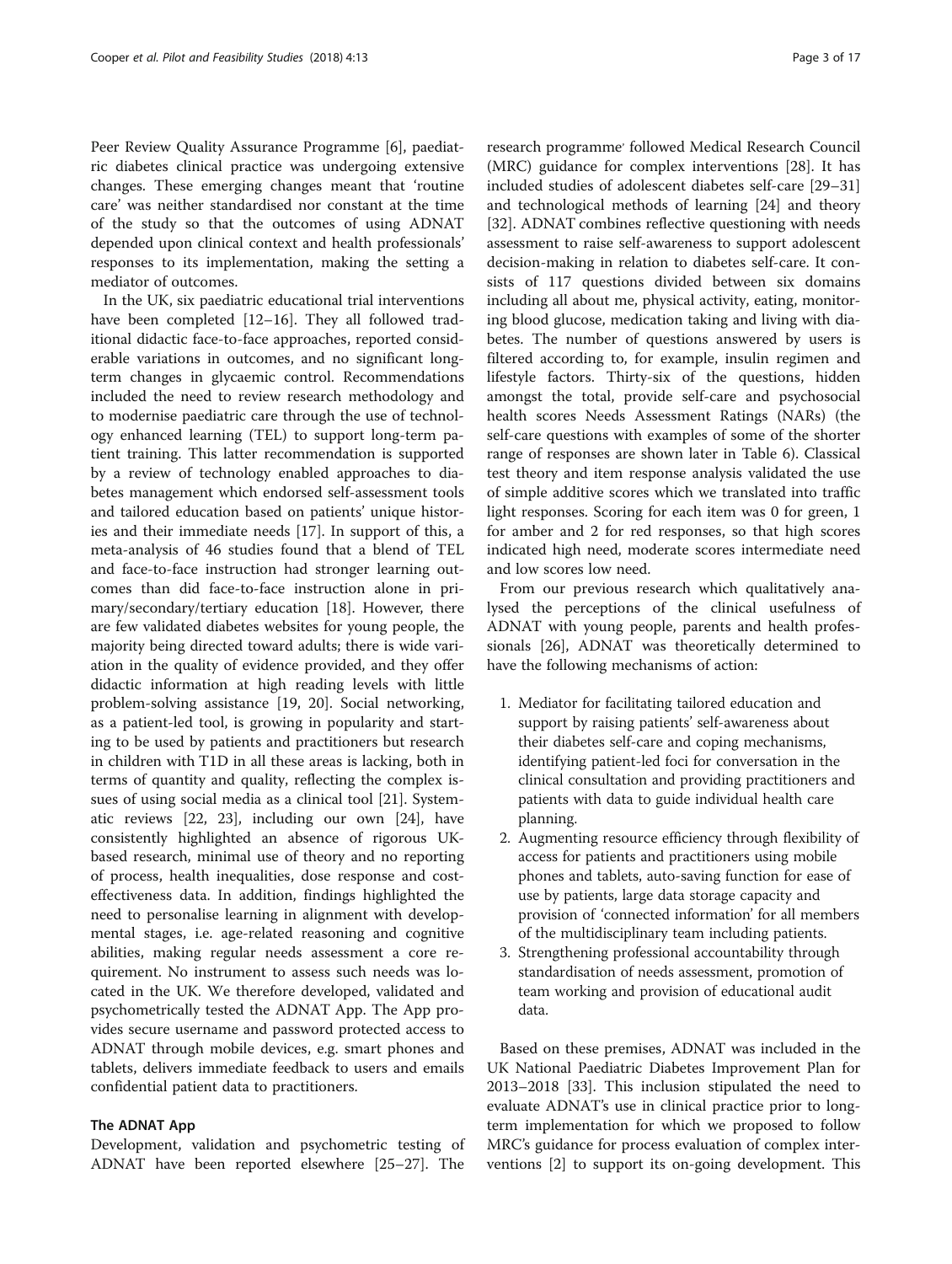guidance identifies three areas for evaluation which are informed by the causal assumptions of the intervention and interpretation of context, implementation and mechanisms of implementation. This process evaluation model and the theories underpinning the intervention (experiential learning theories and the transtheoretical change cycle [[34](#page-16-0)]) guided the aims of the evaluation study.

## Aims and objectives

### Aims

The aim of this study is to evaluate the feasibility of integrating ADNAT into paediatric diabetes care with respect to:

- (i) Resources and processes that influence the clinical implementation of ADNAT
- (ii)Methodological issues in preparation for a large scale study

## Feasibility objectives

The objectives of this study are to evaluate:

- 1. ADNAT's clinical utility in relation to delivery of paediatric diabetes care
- 2. How paediatric diabetes health care staff (nurses, doctors, psychologists and dieticians) perceive use of ADNAT within the context of their clinical experiences
- 3. Key methodological issues that influence sustainability and best practice

## **Methods**

The objectives were defined more specifically using the RE-AIM framework [[35\]](#page-16-0), as recommended in MRC guidance. RE-AIM stands for reach, effectiveness, adoption, implementation and maintenance and included the following:

- 1. Reach: we assessed the number of participants recruited and retained and response rates to ADNAT, i.e. number completed divided by total number of recruits. Data were obtained from research nurses' and patients' ADNAT (monthly) data returns.
- 2. Effectiveness (potential and perceived): we used NPDA data to assess (pre-study) the functional status of each site, a survey to measure site and practitioners' views on ADNAT's effectiveness and collected pre/post-glycated haemoglobin  $(HbA_{1c})$ data, taken from patients' notes by the research nurses, to determine any potential changes in patients' glycaemic control.
- 3. Adoption: we carried out a survey to assess system and information quality, accessibility, social norms, data protection and intention of PDUs to use ADNAT in the future. Focus group interviews explored resources needed to set up and sustain use of ADNAT, staff perceptions of factors affecting adoption and their training needs.
- 4. Implementation/maintenance: the survey and focus groups also explored staff responses to working with ADNAT including perceived value and health improvement outcomes, and the focus group interviews looked at facilitators and barriers to use.

The study was conducted between January 2013 and February 2015. Setup and delivery was supported by the Cheshire and Merseyside Children's Clinical Research Network (CRN). This support included access to the NIHR CRN-funded research nurses in post at the three NHS Trust sites which were selected based on geography and positive responses to invitation letters. The UK National Research Ethics Service (NRES) defined the study as a service evaluation [[36\]](#page-16-0) (see Additional file [1](#page-15-0) for the copy of the letter). Approvals from the R&D departments at the three sites were received. The research team had no access to identifiable information for any patient consenting/assenting to participate.

## **Participants**

The participants were young people with type 1 diabetes aged 12–18 years.

## Respondents, sites and support

Respondents were health professional members of the diabetes teams including paediatric diabetes specialist: nurses, doctors, dieticians and psychologists at three paediatric diabetes centres in the North West of England. These three sites allowed the study to capture diversity of feedback data and ensured adequate representation based on information provided in the 2013– 2014 NPDA data (see Table [3](#page-6-0)). The approach to the implementation of ADNAT was tailored according to team dynamics but each site had a named research nurse for the study, and all members of the team were trained informally by HC to use ADNAT. On-going support was provided by the on-site research nurses and by the ADNAT technologist via email. Each site commenced at a different time point with site 1 starting in March 2013, site 2 in June 2013 and site 3 in February 2014.

## Recruitment

We planned to recruit a minimum of 80 patients attending clinic appointments over an 18-month period. Recruitment was undertaken by the research nurses working in liaison with the diabetes teams to identify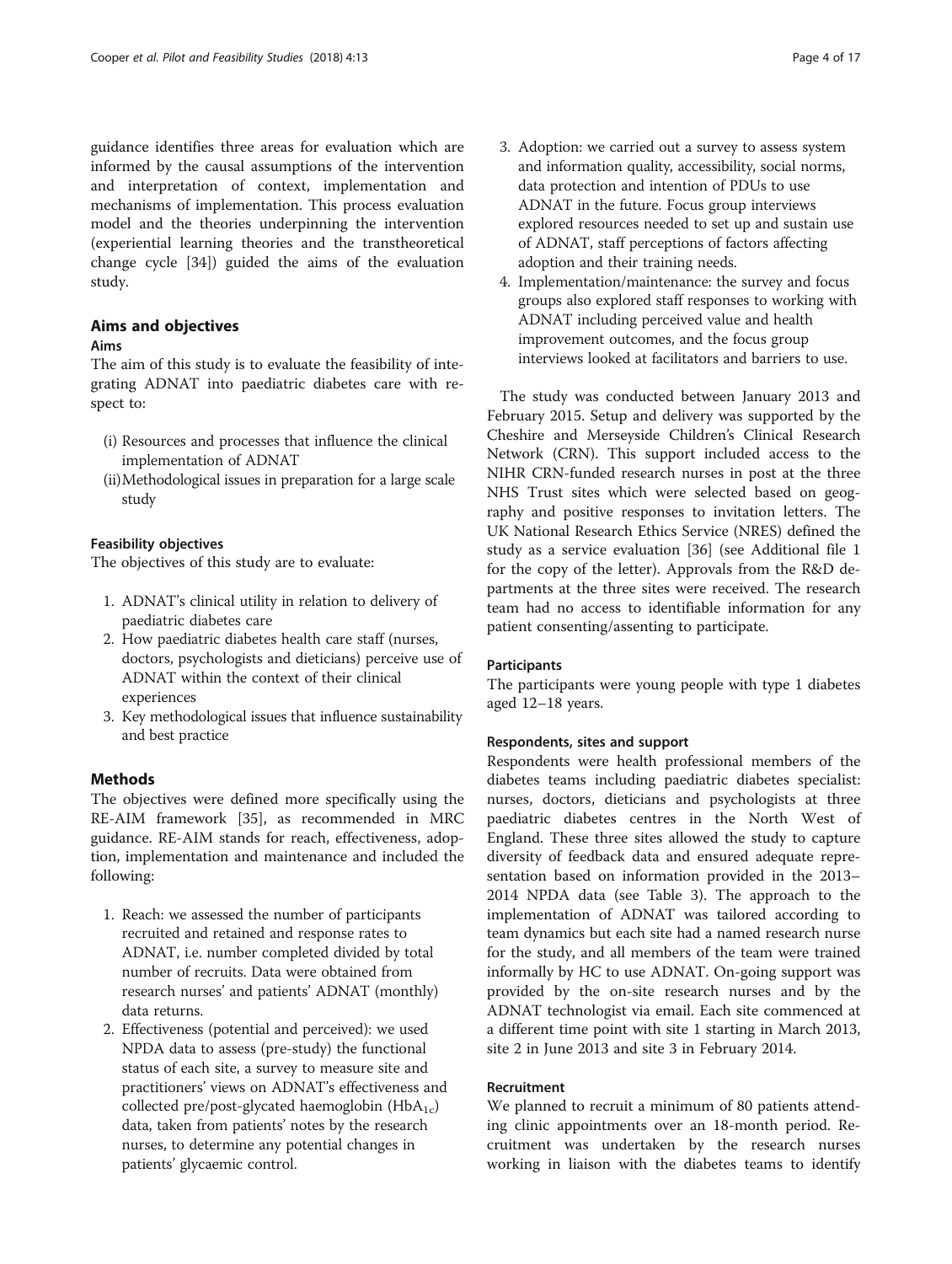young people who met the inclusion/exclusion criteria, as shown in Table 1. A letter of explanation and the study information sheet were posted to eligible young people who were later targeted at their clinic appointments. If they agreed to participate, those under 16 gave signed assent, whilst those over 16 years provided informed consent. Proxy consent of parents/guardians of young people under 16 was also obtained. All information sheets and consent forms were produced in ageand-stage-of-development appropriate formats and were checked before use by an audit team at one of the participating sites. Copies of the signed assent/consent documentation were given to the young people and, where appropriate, their parent/guardian for their records; the original copy was filed in participants' medical notes, and copies were kept in the site study files held by the research nurses.

### Delivery of ADNAT

Participants were provided by the research nurses with username and password access to the ADNAT App, alongside their usual standard care based on the BPT [[8](#page-15-0)] criteria (3-monthly follow-up including  $HbA_{1c}$ , and tailored self-care education; annual review of body mass index, blood pressure check and screening for eye and kidney problems from age 12, plus psychological assessment). The ADNAT App was accessed through the Internet using a PC, laptop or mobile technological devices including participants' mobile phones or tablets. They could choose where to complete it: at home and/or in clinic on their own smart phones or using iPads loaned to them by the research nurses. All participants were followed up at their diabetes outpatient clinics or at a home visit. In both cases, the ADNAT outcome data was used to guide their health care plans. Those who successfully completed and submitted their ADNAT questionnaires were called the 'completers', whilst those who

| Inclusion criteria                                                                            | Exclusion criteria                                                                                   |
|-----------------------------------------------------------------------------------------------|------------------------------------------------------------------------------------------------------|
| Type 1 diabetes (T1D) $\geq$ 3 months<br>post diagnosis                                       | Co-existing pathology, e.g. cystic<br>fibrosis                                                       |
| Aged 12-18 years inclusive                                                                    | In receipt of prescribed medication<br>likely to affect glycaemic control,<br>e.g. systemic steroids |
| Able to give assent <16 years of<br>age and informed consent >16 years                        | Have a diagnosed psychological or<br>psychiatric disorder(s) that requires<br>specialist treatment   |
| Have parental/guardian consent for<br>young people <16 years                                  |                                                                                                      |
| Able to complete ADNAT                                                                        |                                                                                                      |
| Have Internet access at home,<br>school, hospital, public library or via<br>mobile technology |                                                                                                      |

chose not to submit were called the 'non-completers' and were used as the comparative group.

### Quantitative feasibility outcome data

A range of feasibility outcomes were measured including:

- ADNAT data to measure reach in terms of response rates across the PDUs. All data, which was automatically downloaded onto a secure central database, were encrypted to ensure anonymity. Data included number of participants recruited and retained and response rates to ADNAT and ADNAT NARs for self-care and psycho-social health.
- National Paediatric Diabetes Audit (NPDA) data [\[4](#page-15-0)] to assess the functional status (effectiveness) of each site.
- Glycaemic control to compare potential effectiveness pre/post-intervention levels of glycaemic control using baseline  $HbA_{1c}$  levels (means/standard deviations over previous 12 months), and 6-month post-ADNAT levels obtained from patients' clinical notes by the research nurses.
- A 67-item survey to collect information on perceived effectiveness, adoption, implementation and maintenance. Adapted from a validated survey developed by Okazaki et al [[37](#page-16-0)], it has seven domains including system and information quality, accessibility, perceived value, data protection, health improvement, subjective norms and intention to use in the future. We also included an open-ended question at the end asking if there was anything they would change. The survey was facilitated by the Audit Department at one of the participating sites using SNAP software [\(http://www.snapsurveys.com/](http://www.snapsurveys.com/)) and was pilot tested by two researchers. It was sent out by the Audit Department via an email link to all respondents. Responses were returned directly to the Audit Department where analysis of the data was completed using SNAP software.

### Qualitative process evaluation data

Three focus groups were run at the end of the study period, one at each of the three sites. All respondents were invited to participate, and they were sent information sheets and an interview schedule prior to the meetings. The schedule was informed by the RE-AIM domains. It aimed to evaluate training needs, staff perceptions of facilitators and barriers to using ADNAT, and staff responses to working with ADNAT including perceived value and perceived health improvement outcomes. Consent forms, prior to participation, were signed for tape-recording the interviews.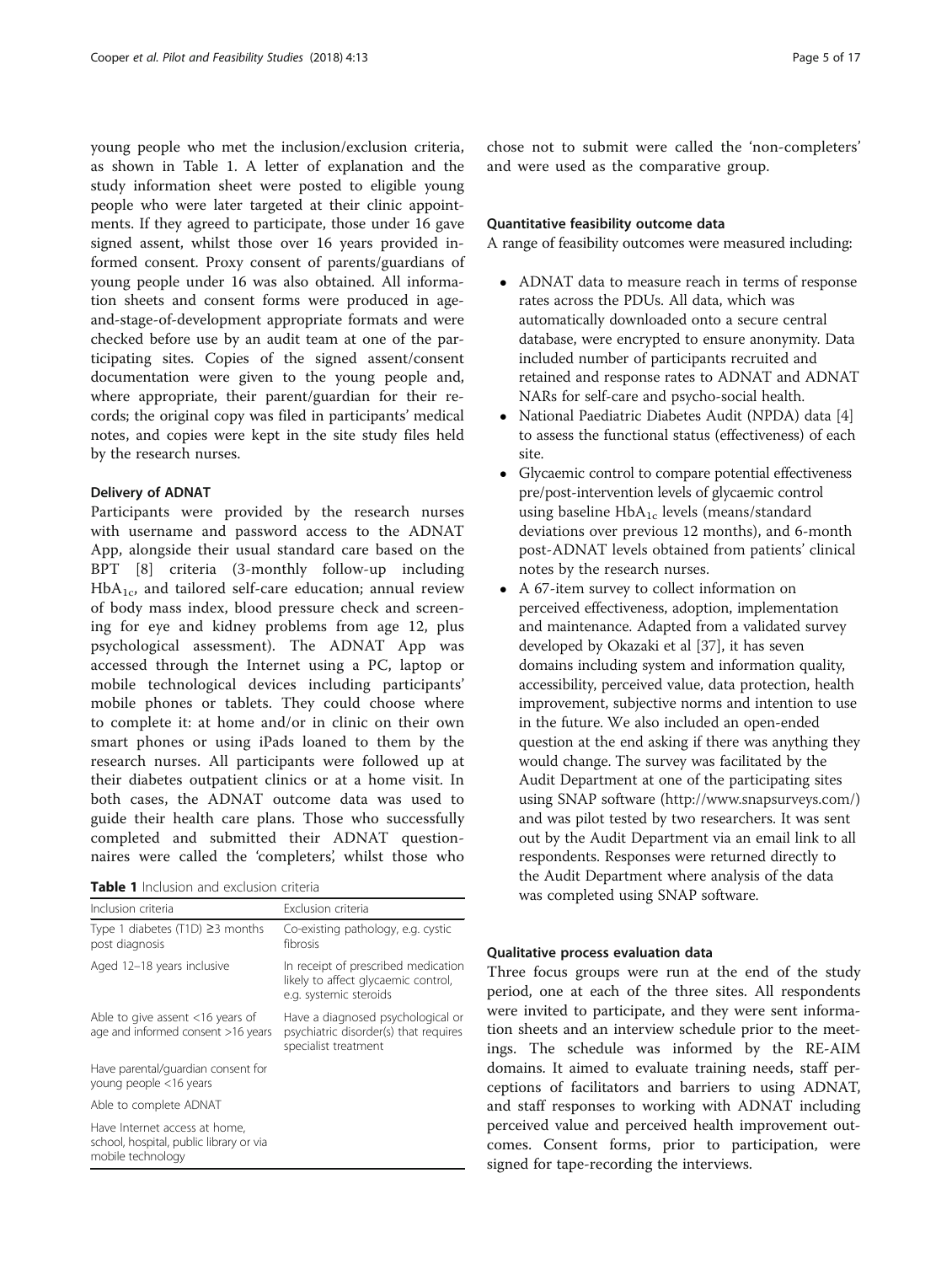### Progression criteria

We specified a priori progression criteria that should be met in order for continuation to the main study. These included the following: that recruitment to the study should be  $\geq 30\%$  of the PDUs' eligible 12–18 years populations attending clinic, that there should be no deterioration in mean HbA1c levels at 6 months in participants and that diabetes teams should report positive feedback on ADNAT's perceived effectiveness including system and information quality and accessibility and be tailoring ADNAT to meet their site needs.

#### Data analysis

The encrypted quantitative ADNAT data were collated, coded and analysed using R or SPSS. All quantitative data taken from the ADNAT questionnaires were checked for missing or unusual values and for internal consistency of the scoring items. Participant glycaemic control (HbA<sub>1C</sub>) was monitored pre and post use of ADNAT at each site and across all sites using summary statistics for completers and non-completers. Analysis of covariance was performed with post-HbA $_{1C}$  as the dependent variable and baseline  $HbA_{1C}$ , completer status and site as the independent variables to assess whether any preliminary change in  $HbA_{1C}$  levels was apparent. Correlations between high/moderate self-care needs (based on the self-care NAR) and poor/moderate levels of (pre-baseline and at 6 months)  $HbA_{1c}$  were analysed using Spearman's rho statistic [[38\]](#page-16-0).

Qualitative data were analysed using an inductive thematic content analysis, assisted by QSR NVivo software. First, an evolving set of themes was created and linked to respondents' 'quotes'. These themes were then categorised within the RE-AIM domains. To assure trustworthiness of the analysis, respondent validation was used by cross-checking findings with respondents and triangulating it with the quantitative outcomes.

|  |  |  | Table 2 Participant (patient) characteristics |
|--|--|--|-----------------------------------------------|
|--|--|--|-----------------------------------------------|

### Results

Data from recruitment of patients, the NPDA, the survey and focus groups comprise the results of the study. The RE-AIM domains are used to present both the quantitative and the qualitative data.

### Comparison of ADNAT completers versus non-completers Reach

Table 2 shows recruitment rates and participant characteristic data. We planned to recruit a minimum of 80 patients and we recruited 89 in total, with an uptake of 65–70% of those who were screened as eligible to participate. The graph in Additional file [2](#page-15-0) shows that actual recruitment rates were above our monthly anticipated target rates. Of those recruited, there were twice as many females to males and the withdrawal rate was low at 4.5% ( $n = 4$ ). Reasons for withdrawal included patient transfer to other areas  $(n = 1)$  and not wanting to continue with the study  $(n = 3)$ . Forty-four young people (49.4%) submitted their completed ADNAT questionnaires. There were more female than male completers and non-completers (ratio  $\sim$ 1 male to 2 females), and their average age was 14.3 years compared to 14.5 years for the non-completers. Forty-eight of the young people were aged 11–14 years (25 completers, 23 noncompleters), and 41 were aged between 15 and 18 years (19 completers, 22 non-completers).

### Effectiveness (potential): glycaemic control

Data in Table [3](#page-6-0) are taken from the 2013/14 NPDA [[4\]](#page-15-0). It shows disparity between the sites for the percentage of young people who have a mean  $HbA_{1c}$  of the recommended level of less than 58 mmol/mol (range 8.1– 26.5%), with the mean (range 65.5–78.7 mmol/mol) and median values (range 64–74 mmol/mol) for all sites above the recommended level. The NPDA ascribes such variability (despite statistical adjustments for known

| <b>Table 2</b> Farticipant (patient) characteristics |               |                |               |            |
|------------------------------------------------------|---------------|----------------|---------------|------------|
| Site                                                 |               | $\overline{2}$ | 3             | Combined   |
| No. recruited                                        | 28            | 26             | 35            | 89         |
| Male/female ratio                                    | 8:20          | 10:16          | 12:23         | 30:59      |
| Withdrawals (%)                                      | $\mathbf 0$   | 2(7.7%)        | 2(5.7%)       | 4 (4.5%)   |
| ADNAT completers                                     |               |                |               |            |
| $N(%^{a})$                                           | 13 (46.4%)    | 18 (69.2%)     | 13 (37.1%)    | 44 (49.4%) |
| Male/female ratio                                    | 4:9           | 8:10           | 3:10          | 15:29      |
| Mean age, years (range)                              | $14.3(12-16)$ | $14.4(12-17)$  | $14.3(12-16)$ | 14.3       |
| ADNAT non-completers                                 |               |                |               |            |
| $N(%^{a})$                                           | 15 (53.6%)    | 8 (30.8%)      | 22 (62.9%)    | 45 (50.6%) |
| Male/female ratio                                    | 4:11          | 2:6            | 9:13          | 1:2        |
| Mean age, years (range)                              | $14.7(11-17)$ | $15.3(12-18)$  | $14.1(12-17)$ | 14.5       |

<sup>a</sup>Percentage of the number recruited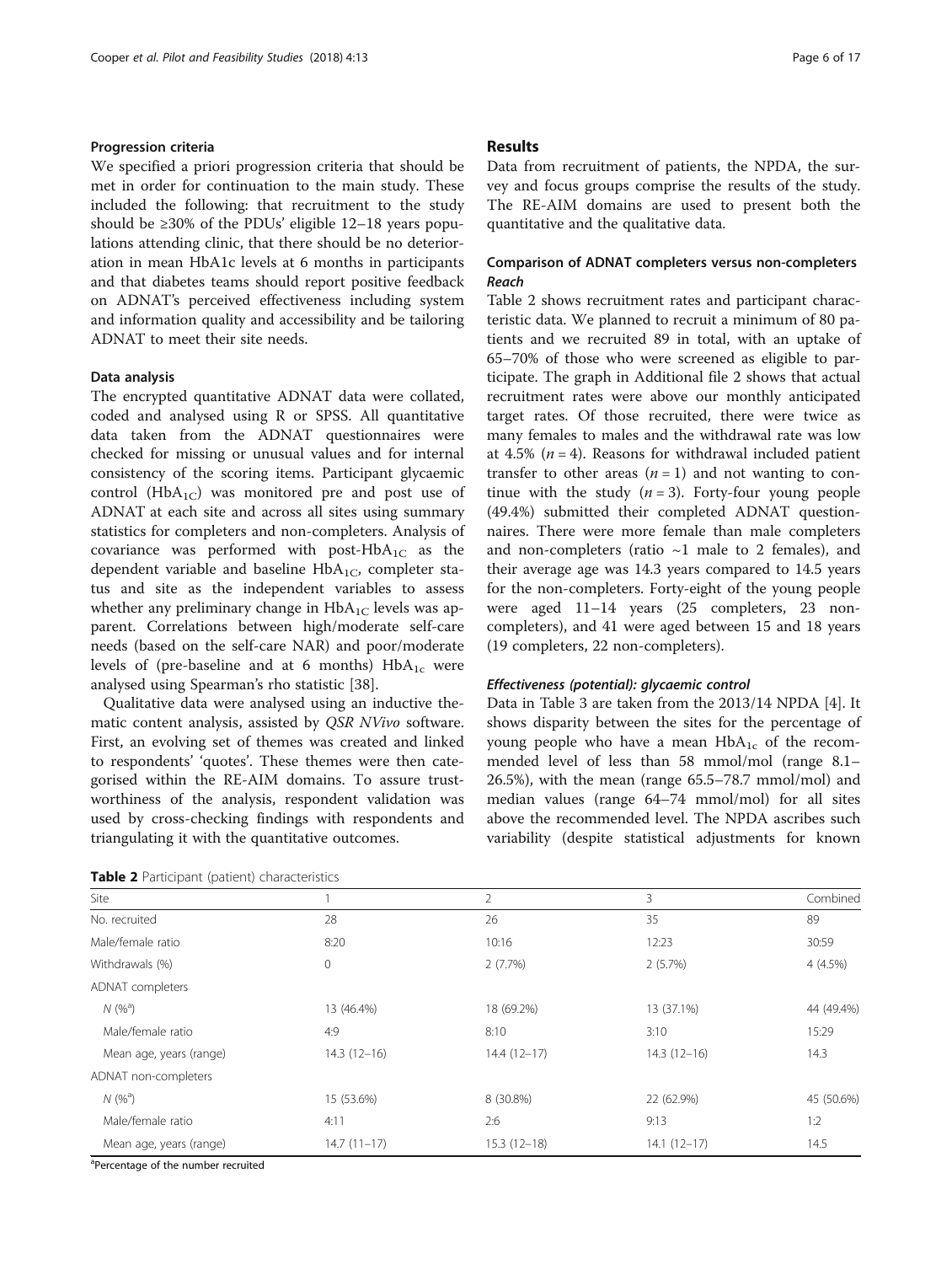<span id="page-6-0"></span>Table 3 Summary outcome data for the three study sites taken from the 2013–2014 National Paediatric Diabetes Audit

| Site                                                          |           |          |          |
|---------------------------------------------------------------|-----------|----------|----------|
| Total number of patients (aged 10-18 years)                   | 248 (211) | 110 (98) | 121 (99) |
| $HbA_{1c}$ <58 mmol/mol (normal HbA1c range = 20-41 mmol/mol) | 16.6%     | 26.5%    | 8.1%     |
| Mean $HbA_{1c}$                                               | 72.4      | 65.5     | 78.7     |
| Median $HbA_{1c}$                                             | 69.0      | 64       | 74.0     |
| % incomplete records of care processes (except $HbA_{1c}$ )   | 25.4%     | 40.7%    | 69.1%    |

confounding influences, such as ethnicity, social deprivation, gender, age and diabetes duration) to differences in service provision and delivery which has particular relevance for this study. In relation to this, care process records, which are used to monitor diabetes management and detect long-term complications at the earliest treatable stage, were also significantly different in terms of incomplete records (range 25.4–69.1%), again highlighting disparity between the three sites. Of note is the fact that the two with poorer HbA1c audit results (sites 1 and 3) had interruptions in team functioning during the study period due to staff changes and/or long-term staff absences owing to sickness.

Table 4 shows the glycaemic control data pre- and 6 months post-ADNAT for the completers versus the non-completers. For both groups, subject-specific profile plots (not shown) and the range of pre- and post-HbA<sub>1C</sub> levels indicated that the young people had very different pre-glucose levels and variable rates of change leading to their post-Hb $A_{1C}$  levels. Overall, summarising across all three sites, there was a non-significant reduction in the post-ADNAT mean and median  $HbA_{1c}$  levels for the completers versus a non-significant increase in the mean and median levels for the non-completers. The mean  $HbA_{1C}$  levels are illustrated in Fig. [1](#page-7-0) and suggest a potential decreasing trend in  $HbA_{1C}$  for ADNAT completers. This trend is encouraging given that our progression criteria defined 'no deterioration in  $HbA_{1c}$ ' as the outcome at 6 months.

The results of the analysis of covariance (ANCOVA), presented in Table [5](#page-7-0), show how post-ADNAT mean  $HbA_{1C}$  levels changed after adjustment for pre-Hb $A_{1C}$ ,

completer status and site. In general, the model explained a reasonable amount of the overall variability in post-HbA<sub>1C</sub> levels with a  $R^2$  value of 0.52. Only pre- $HbA_{1C}$  mean level was a strong predictor of post-HbA<sub>1C</sub> mean level ( $p < 0.001$ ), which is to be expected since the two measures are correlated. On average, post-HbA<sub>1C</sub> levels increased by 0.71 mmol/mol for each unit increase in baseline  $HbA_{1C}$ . The completer status variable reached borderline significance (-5.42, 95% confidence interval −11.48, 0.64), indicating that on average, completers had a post-ADNAT mean  $HbA_{1C}$  level of 5.42 mmol/mol lower than non-completers. Mean differences between site 2 and site 3 compared to site 1 indicated a lower average post-Hb $A_{1C}$  mean difference by 1.75 mmol/mol at site 2, and a higher average mean difference by 1.50 mmol/mol at site 3, compared to site 1, after adjusting for baseline  $HbA_{1C}$  and completer status, but these differences were non-significant. Please note that the results from the above model should be interpreted with caution due to the small numbers at each site.

Figure [2](#page-7-0) shows a scatter plot of the correlation between  $HbA_{1C}$  levels and self-care scores. The Spearman rho coefficient is 0.46 suggesting a good moderate correlation with higher (worse) self-care scores indicating higher Hb $A_{1C}$  levels overall. Only at one site was very little correlation observed due to several outlying young people with high  $HbA_{1C}$  levels but generally lower selfcare scores.

All questions comprising the self-care score are listed in Table [6](#page-8-0) together with the number of children and percentage scoring green, amber and red at each site using

Table 4 Participant (patient) glycaemic control data pre/post-ADNAT

| Summary measure                              | Site 1     | Site 2     | Site 3     | All sites  |
|----------------------------------------------|------------|------------|------------|------------|
| Completers                                   |            |            |            |            |
| Pre-mean $HbA_{1c}$ mmol/mol (sd)            | 73.1(22.4) | 64.8(15.9) | 74.6(14.8) | 70.2(18.0) |
| Post-mean HbA <sub>1</sub> c (mmol/mol) (sd) | 63.1(12.6) | 64.7(9.8)  | 75.9(21.7) | 67.7(16.0) |
| Number of pre ADNAT                          | 13         | 18         | 13         | 44         |
| Non-completers                               |            |            |            |            |
| Pre-mean $HbA_{1c}$ mmol/mol (sd)            | 78.9(21.0) | 61.9(13.2) | 68.8(18.8) | 71.0(19.4) |
| Post-mean $HbA_{1c}$ (mmol/mol) (sd)         | 81.4(23.6) | 63.7(13.2) | 71.0(20.5) | 73.4(21.3) |
| Number of pre ADNAT                          | 15         | 8          | 22         | 45         |

sd stands for standard deviation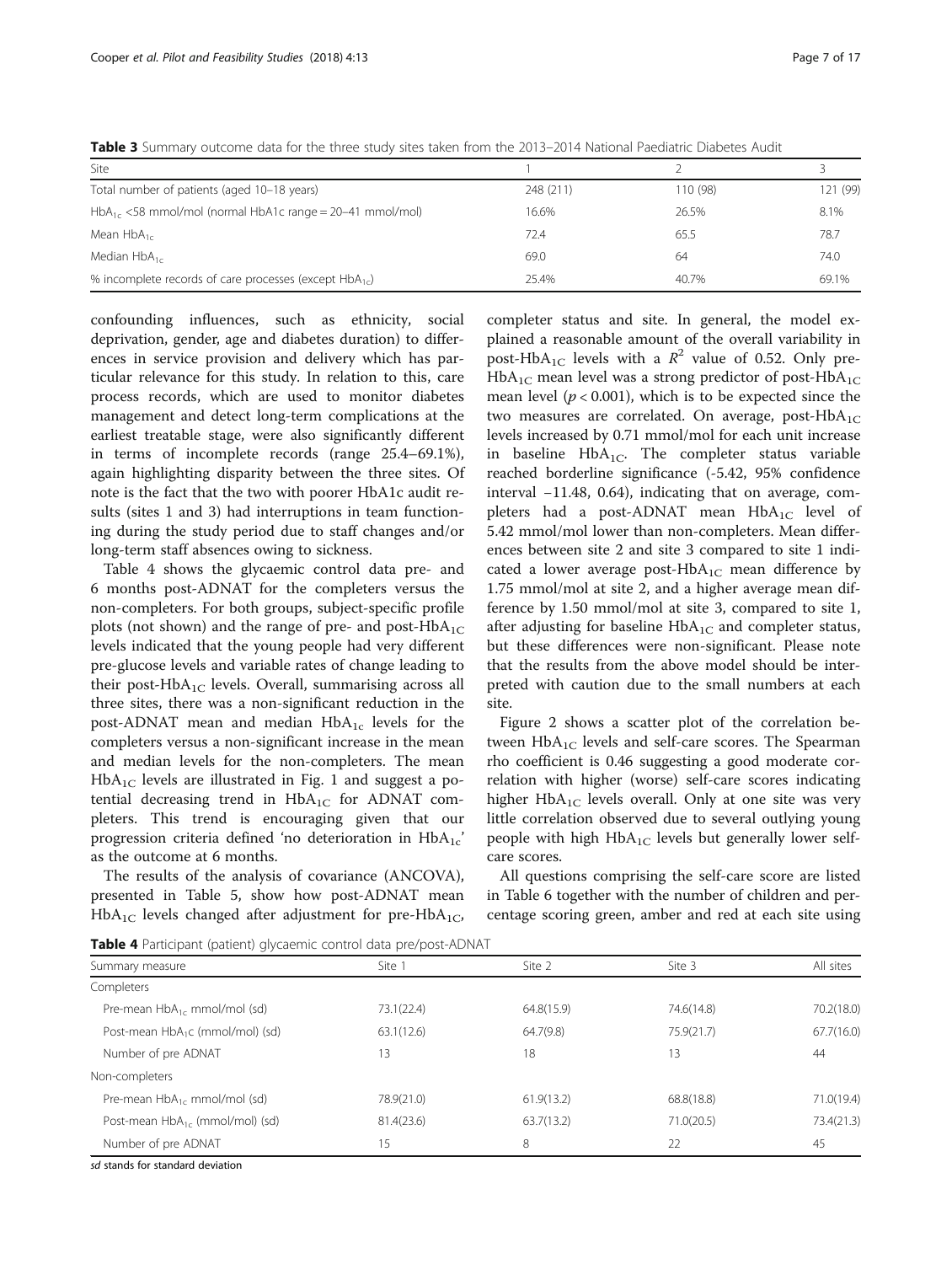<span id="page-7-0"></span>

the ADNAT scoring algorithm. Examples of the response categories, comprising green, amber and red coding, are also given for a selection of the items. The table indicates that a large proportion of young people were scoring green for each item, indicating reasonable management, but box plots by item and site (not shown) suggested that there was variability across items and sites and that it was not necessarily the same group of young people scoring green across all items.

## Survey

Eleven people (two males, nine females) out of 14 completed and submitted the survey. They included seven nurses, one doctor, two dieticians and one research nurse. When asked about years worked in paediatrics, two had worked for five or less years, two for 6–10 years, five for 11–20 years and two for 21– 25 years. Two people had a recognised adult teaching certificate (English National Board 998 Adult Teaching and Assessing course), but no one had a paediatric teaching qualification.

| Table 5 ANCOVA regression analysis on post-HbA <sub>1C</sub> levels |  |
|---------------------------------------------------------------------|--|
|---------------------------------------------------------------------|--|

| Variable <sup>a</sup> | Estimate | Std. error | 95% confidence interval |
|-----------------------|----------|------------|-------------------------|
| Intercept             | 22.79    | 6.31       | 10.42, 35.16            |
| Pre-HbA1c             | 0.71     | 0.08       | 0.55, 0.87              |
| Completers            | $-5.42$  | 3.09       | $-11.48.0.64$           |
| Site 2                | $-1.75$  | 4.11       | $-9.80, 6.30$           |
| Site 3                | 1.50     | 3.92       | $-6.18, 9.18$           |

<sup>a</sup>Reference categories are non-completers and site 1

### Adoption

Table [7](#page-9-0) shows responses to statements relating to adoption of ADNAT. Given the ad hoc nature of the scales used, single item responses are reported (as opposed to scale-scores) which cover the following areas:

• Information and system quality: the majority of respondents ( $n = 7-9$ ) gave a positive response to the five statements relating to information quality, suggesting confidence in ADNAT. However, there

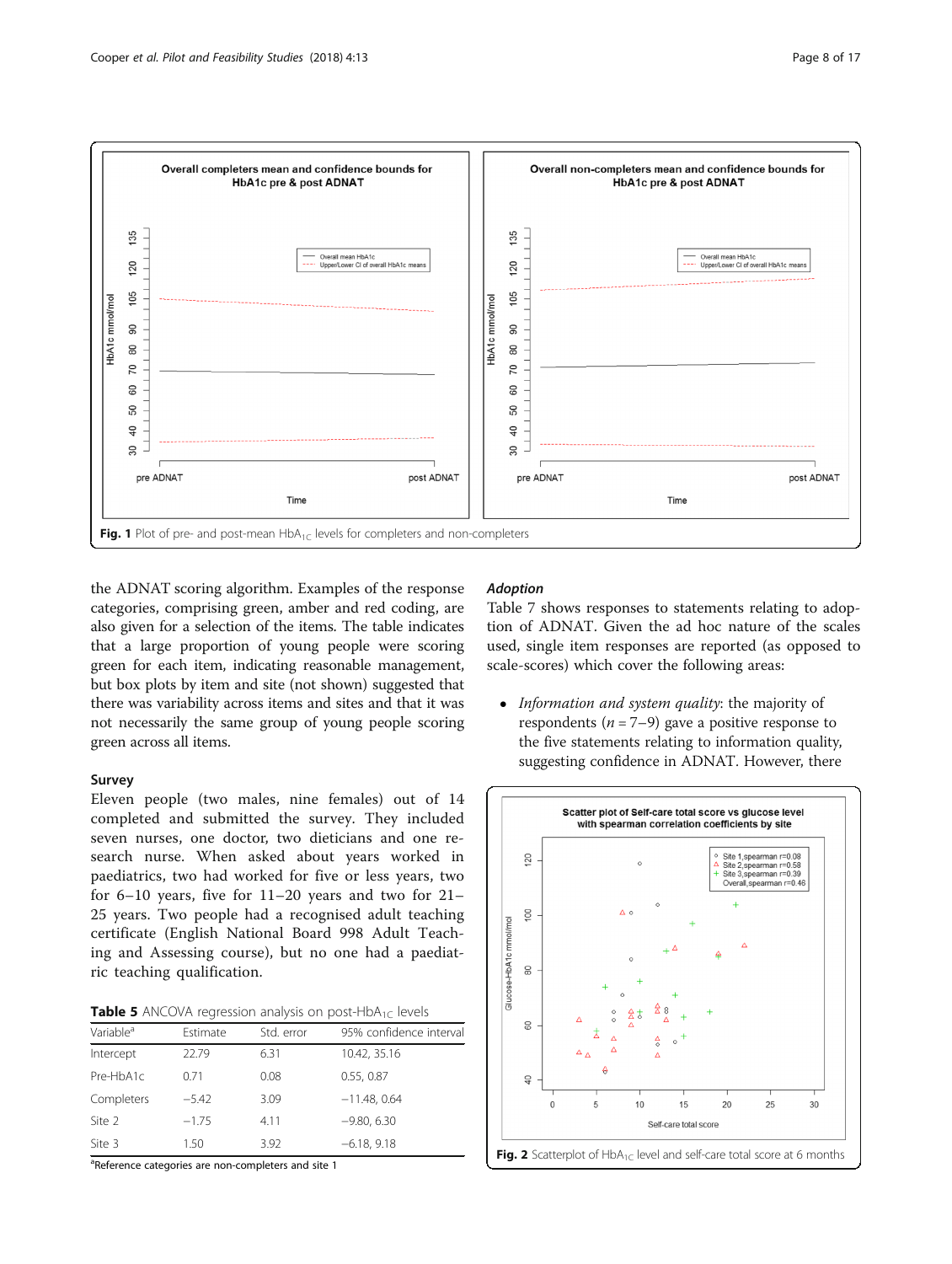|                             |          |                                                                                                                                                                                                                                                               | count (%) | Scoring algorithm summaries |          |
|-----------------------------|----------|---------------------------------------------------------------------------------------------------------------------------------------------------------------------------------------------------------------------------------------------------------------|-----------|-----------------------------|----------|
| Domain                      | Item no. | Question (responses comprising green/amber/red)                                                                                                                                                                                                               | Green     | Amber                       | Red      |
| Physical activity           | 16       | How many hours of pulse-raising exercise or physical activity did you do last 8 (18%)<br>week?<br>(7-8 hours or more than 8 hours/3-4 hours or 5-6 hours/Less than 1 hour or<br>1-2 hours)                                                                    |           | 19 (42%)                    | 18 (40%) |
|                             | 18       | What stops or prevents you from starting to do exercise or physical activity?                                                                                                                                                                                 | 26 (58%)  | 2(4%)                       | 17 (38%) |
|                             | 21       | What makes it difficult to manage your blood glucose levels when exercising 19 (42%)<br>or doing physical activity?                                                                                                                                           |           | 9(20%)                      | 17 (38%) |
|                             | 22       | What usually happens to your blood glucose levels when you do exercise or<br>physical activity?                                                                                                                                                               | 23 (51%)  | 15 (33%)                    | 7 (16%)  |
| Eating                      | 34       | Do you eat fruit and/or vegetables?<br>(Yes usually every day/Sometimes but not every day/No or very rarely)                                                                                                                                                  | 28 (62%)  | 16 (36%)                    | $1(2\%)$ |
|                             | 35       | How many times a week do you eat treats, such as sweets, chocolate, fast<br>food, takeaways?<br>(1-2 or Less than once per week/3-4 days/Every day or 5-6 days)                                                                                               | 20 (44%)  | 15 (33%)                    | 10 (22%) |
|                             | 38       | Which statement best describes you? (diet control)                                                                                                                                                                                                            | 34 (76%)  | 11 (24%)                    | $0(0\%)$ |
|                             | 41       | Which statement most applies to you? (carbohydrate calculation)                                                                                                                                                                                               | 42 (93%)  | $0(0\%)$                    | 3(7%)    |
|                             | 45       | Are you happy with your weight?<br>(Happy with weight and never tried to gain or lose/Happy with weight but<br>have tried to gain or lose/Not happy with weight or Prefer not to say)                                                                         | 19 (42%)  | 12 (27%)                    | 14 (31%) |
| Monitoring blood glucose 50 |          | How often do you normally test your blood glucose in a day?<br>(Once or twice or 3-5 times or More than 5 times/It varies a lot depending<br>on where I am or what I'm doing/I don't usually test my blood at all)                                            |           | 10 (22%)                    | $0(0\%)$ |
|                             | 51       | What motivates you to test your blood glucose?                                                                                                                                                                                                                | 40 (89%)  | 5 (11%)                     | $0(0\%)$ |
|                             | 53       | How would you describe your blood glucose results?<br>(They are generally within the recommended levels/They always go up and<br>down/They are usually high or They are usually low or I'm not sure or I don't<br>know because I don't usually test my blood) | 20 (44%)  | 21 (4%)                     | 4 (9%)   |
|                             | 57/62    | How often do you have hypos/low blood glucose (less than 4 mmols/l)?<br>Have you been unconscious from hypoglycaemia in the last 12 months?                                                                                                                   | 6 (13%)   | 33 (73%)                    | 6 (13%)  |
|                             | 66/71    | How often do you have high blood glucose (more than 10 mmols/l)?<br>Have you had diabetic ketoacidosis in the last 12 months (not including at<br>diagnosis)?                                                                                                 | 24 (53%)  | $5(11\%)$                   | 16 (36%) |
|                             | 76       | What would you like your HbA1c to be?                                                                                                                                                                                                                         | 39 (87%)  | $0(0\%)$                    | 6 (13%)  |
| Medication taking           | 80       | What motivates you to do your injections or to give insulin through your<br>pump?                                                                                                                                                                             | 30 (67%)  | 14 (31%)                    | $1(2\%)$ |
| Living with diabetes        | 92       | What would you do if you were ill with an infection (e.g. sickness/flu) and it<br>made your blood glucose high?                                                                                                                                               | 38 (84%)  | 1(2%)                       | 6(13%)   |
|                             | 94       | You are staying over at your friend's house. Which of the following would<br>you do?                                                                                                                                                                          | 42 (93%)  | 1(2%)                       | 2(4%)    |
|                             | 111      | You are going to a party one Friday night with your friends and you know<br>that they will be drinking alcohol.<br>Which statement best describes what you would do?                                                                                          | 37 (84%)  | 4 (9%)                      | 3(7%)    |
|                             | 112      | Which statement best describes you? (diabetes and life)                                                                                                                                                                                                       | 13 (30%)  | 24 (54%)                    | 7(16%)   |

<span id="page-8-0"></span>Table 6 Summary of item scoring classifications of 20 ADNAT self-care questions with examples of some of the shorter range of responses (in brackets)

was uncertainty for four participants in relation to ADNAT being sufficiently complete to meet their patients' needs. Overall, the majority of participants strongly agreed or agreed with the 13 statements relating to system quality, but some ambivalence was expressed in relation to ADNAT launching and running quickly and not crashing.

 $\bullet$  Intention to use ADNAT in the future, accessibility and capability with technology: ten respondents said they intended to use ADNAT when it is available at their work place. However, the majority  $(n = 9)$ indicated that accessing Wi-Fi is a problem in their work place, and four people felt that their workplace is not good in the way it uses technology. Nine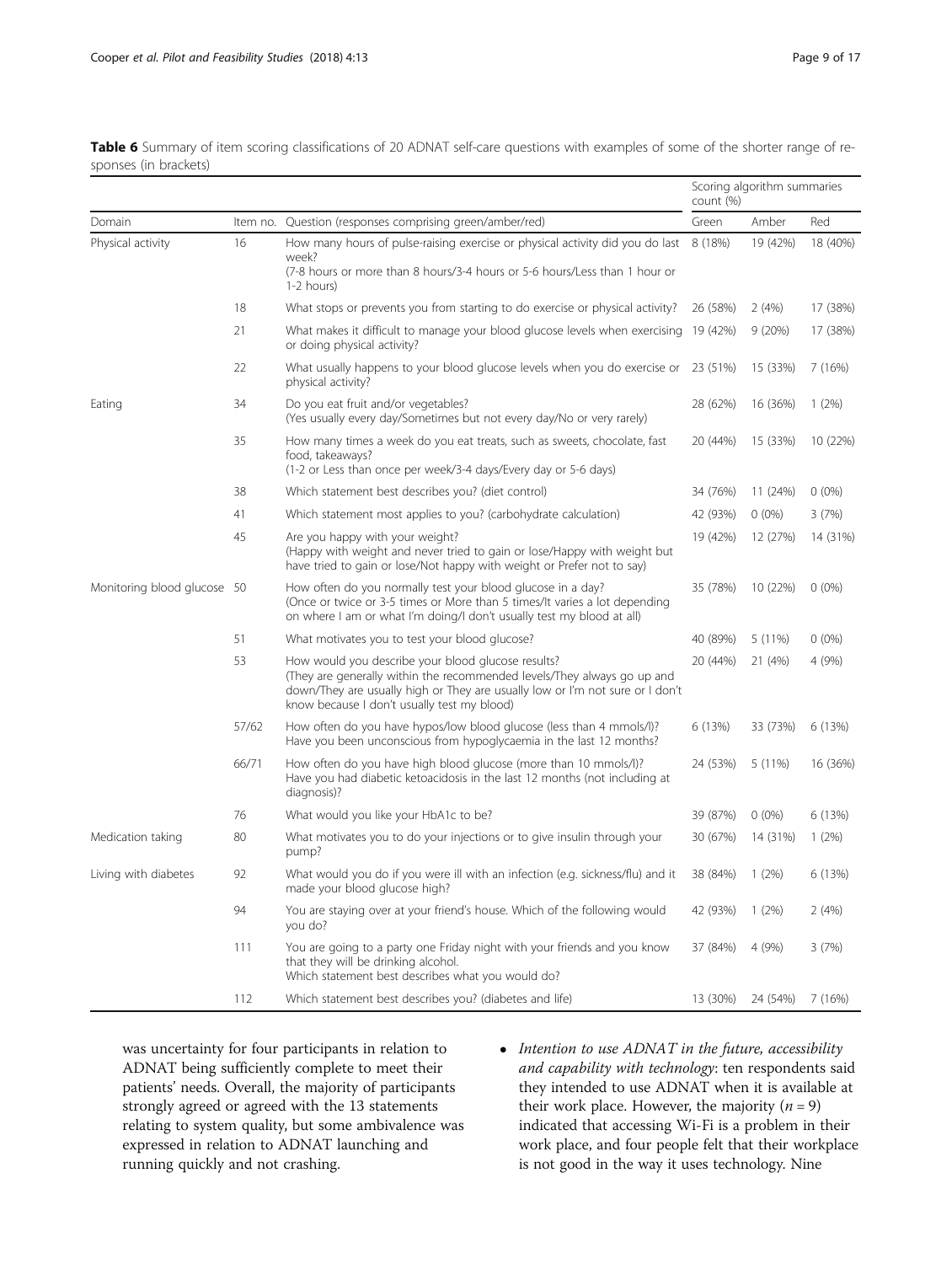| Information quality: the information I obtained from ADNAT             | Yes                  | No             | Not sure                      |                |                   |                |
|------------------------------------------------------------------------|----------------------|----------------|-------------------------------|----------------|-------------------|----------------|
| Was easy to understand                                                 | 9                    |                | $\overline{2}$                |                |                   |                |
| Was easy to interpret                                                  | 8                    | $\mathbf{1}$   | $\overline{2}$                |                |                   |                |
| Included all necessary assessments                                     | 9                    |                | $\overline{2}$                |                |                   |                |
| Was sufficiently complete to meet my patients' needs                   | 7                    |                | $\overline{4}$                |                |                   |                |
| Had sufficient breadth and depth for my patients                       | 8                    | $\mathbf{1}$   | $\overline{2}$                |                |                   |                |
| Total                                                                  | 41                   | $\overline{2}$ | 12                            |                |                   |                |
| System quality                                                         | Strongly<br>disagree | Disagree       | Neither agree<br>nor disagree | Agree          | Strongly<br>agree | Not applicable |
| ADNAT is easy to use                                                   |                      |                | $\overline{1}$                | 6              | 3                 | $\mathbf{1}$   |
| ADNAT is equipped with useful features and functions                   |                      |                | 1                             | 7              | $\overline{2}$    | $\mathbf{1}$   |
| ADNAT is easy to complete                                              |                      |                |                               | 6              | 3                 | $\overline{2}$ |
| ADNAT is always available to use                                       |                      | $\mathbf{1}$   | 3                             | 5              | $\mathbf{1}$      | $\overline{1}$ |
| ADNAT launches and runs right away                                     |                      | $\overline{2}$ | 5                             | $\overline{2}$ | $\mathbf{1}$      | $\mathbf{1}$   |
| ADNAT does not crash                                                   |                      | 1              | 5                             | 3              | 1                 | $\mathbf{1}$   |
| ADNAT does not freeze after entering or retrieving information         |                      | $\mathbf{1}$   | $\overline{4}$                | $\overline{4}$ | 1                 | $\overline{1}$ |
| The commands of ADNAT are well depicted by symbols and buttons         |                      |                | 3                             | 5              | $\overline{2}$    | $\mathbf{1}$   |
| The layout of ADNAT is clear and consistent                            |                      |                | 1                             | 6              | 3                 | $\mathbf{1}$   |
| The design of ADNAT is easy to use or operate                          |                      | $\mathbf{1}$   | $\overline{1}$                | 5              | 3                 | $\overline{1}$ |
| The Technologist showed a sincere interest in solving my problems      |                      |                | $\overline{2}$                | 3              | $\mathbf{1}$      | 5              |
| The Technologist gave me personal attention                            |                      |                | 3                             | $\overline{2}$ | $\mathbf{1}$      | 5              |
| The Technologist was dependable                                        |                      |                | 3                             | $\overline{2}$ | $\mathbf{1}$      | 5              |
| Total                                                                  |                      | 6              | 32                            | 56             | 23                | 26             |
| Intention to use in the future                                         |                      |                |                               |                |                   |                |
| Technology is an important element of my patients' education           |                      |                | $\overline{2}$                | 3              | 6                 |                |
| Without Technology I would be unable to do my work                     |                      |                | 3                             | $\overline{2}$ | 6                 |                |
| Technology makes my work more enjoyable                                |                      | $\mathbf{1}$   | $\overline{7}$                | $\mathbf{1}$   | $\overline{2}$    |                |
| My workplace is not good in the way it uses Technology                 | 1                    | $\overline{2}$ | $\overline{4}$                | $\overline{2}$ | $\overline{2}$    |                |
| With Technology I interact more with my patients                       |                      | 3              | $\overline{2}$                | $\overline{4}$ | $\overline{2}$    |                |
| I find using computers difficult                                       | 6                    | 3              | $\overline{2}$                |                |                   |                |
| I find using technological devices difficult e.g. mobile phones, iPads | 6                    | 3              | $\overline{2}$                |                |                   |                |
| Getting access to Wifi is a problem in my work place                   | 1                    | 1              | $\overline{2}$                | 7              |                   |                |
| Technology makes my work easier                                        |                      |                | $\overline{4}$                | 5              | $\overline{2}$    |                |
| It would be good if Technology was used more                           |                      |                | $\overline{4}$                | $\overline{4}$ | 3                 |                |
| Total                                                                  | 14                   | 13             | 32                            | 28             | 23                | $\mathbf{0}$   |

<span id="page-9-0"></span>Table 7 Responses to statements concerning system and information quality and intention to use ADNAT in the future

reported that patients had completed ADNAT at home and five in clinic. All respondents felt that ADNAT was secure with regard to data protection. When asked about using technology in clinical practice, nine respondents reported capability with computers, tablets and mobile devices; the remaining two were ambivalent. Nine people regarded technology to be an important element of their patients' education.

• Social norms (not shown in Table 7): when asked to give an opinion on whether their National Children and Young Peoples' Diabetes Network, their

managers, their colleagues, and their patients and families would think they should be using ADNAT, all participants ( $n = 11$ ) responded positively to the Network and patients and families options, and seven positively responded to the managers and colleagues options.

## Implementation/maintenance

Table [8](#page-10-0) summarises survey responses to questions relating to implementation and maintenance of ADNAT which included the following: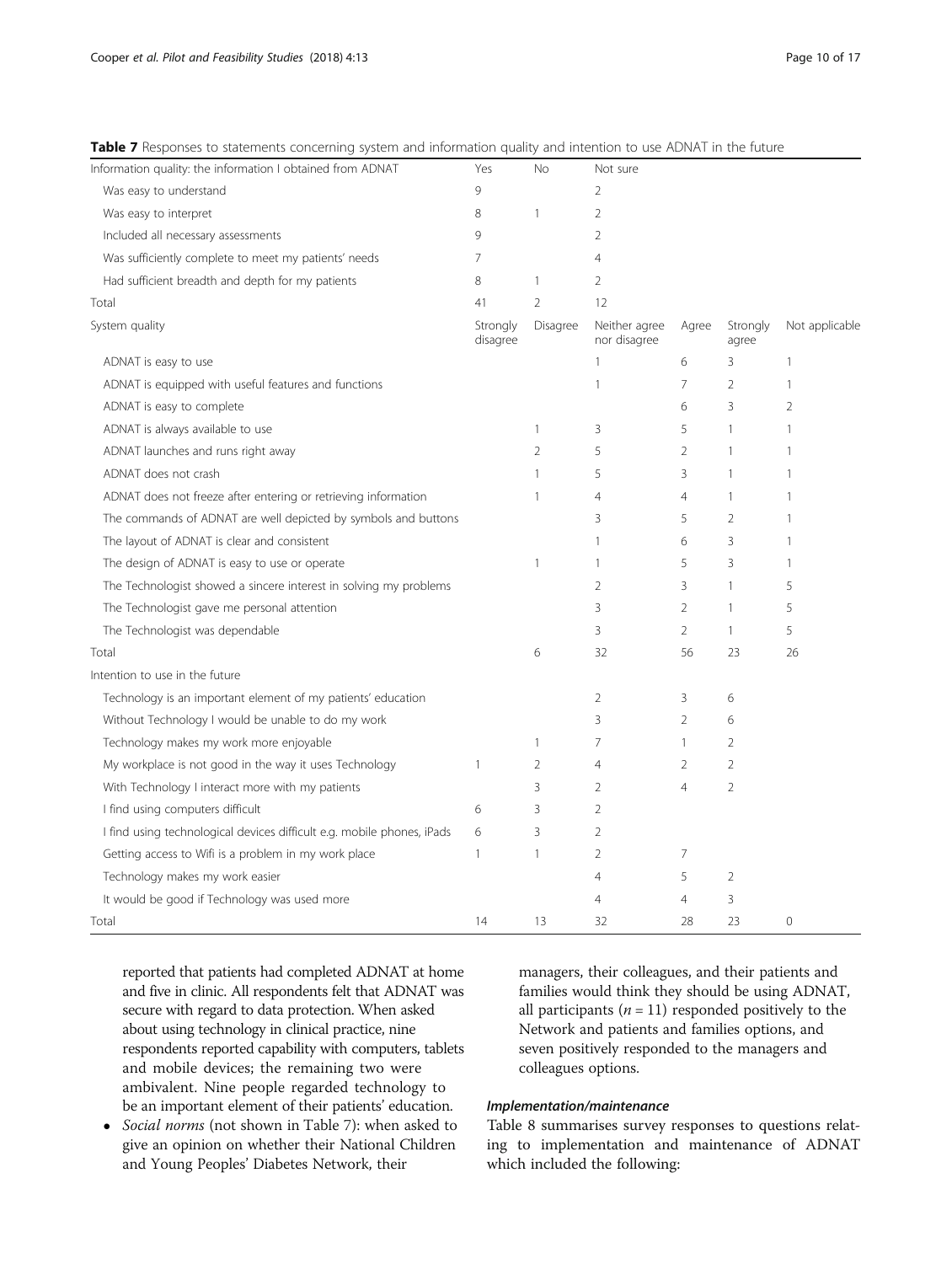| - 1<br>Statements                                          | Poor           | Fair           | Average        | Good           | Excellent      |                |
|------------------------------------------------------------|----------------|----------------|----------------|----------------|----------------|----------------|
| Perceived value of ADNAT in relation to                    |                |                |                |                |                |                |
| Effectiveness                                              |                | 1              | $\overline{2}$ | 8              |                |                |
| Practicality                                               |                | $\overline{2}$ | $\overline{4}$ | 5              |                |                |
| Usefulness                                                 |                |                | 1              | 8              | $\overline{2}$ |                |
| Efficiency                                                 |                |                | $\overline{4}$ | 6              | 1              |                |
| Total                                                      |                | 3              | 11             | 27             | 3              |                |
| The value placed on ADNAT by my patients depended upon     |                |                |                |                |                |                |
|                                                            | Yes            | No             | Not sure       |                |                |                |
| Age                                                        | 6              | 1              | 4              |                |                |                |
| Gender                                                     |                | 4              | 7              |                |                |                |
| Reading and numeracy skills                                | 6              |                | 5              |                |                |                |
| Previous diabetes education                                | 6              | 1              | 4              |                |                |                |
| Parental support                                           | 8              |                | 3              |                |                |                |
| Insulin regimen                                            |                | 4              | 7              |                |                |                |
| Hospital admissions                                        |                | 4              | 7              |                |                |                |
| No. of contacts with diabetes team                         | 3              | $\overline{2}$ | 6              |                |                |                |
| How frequently did ADNAT help your patients in relation to |                |                |                |                |                |                |
|                                                            | Never          | Seldom         | Sometimes      | Often          | Regularly      | Not applicable |
| Enlisting help                                             |                | 3              | 6              | $\mathbf{1}$   | 1              |                |
| Increasing knowledge about managing diabetes               |                |                | 6              | $\overline{2}$ | $\mathbf{1}$   | $\mathbf{1}$   |
| Being aware of personal risks                              |                |                | 8              | $\mathbf{0}$   | $\mathbf{1}$   |                |
| Understanding benefits of changing behaviour(s)            | $\overline{1}$ |                | 8              |                | $\mathbf{1}$   | 1              |
| Committing to changing behaviour(s)                        |                | 1              | 8              |                | $\mathbf{1}$   | $\mathbf{1}$   |
| Developing a plan for changing behaviour(s)                | $\overline{1}$ |                | 8              |                |                |                |
| Changing behaviour(s)                                      |                |                | 8              |                | -1             | $\mathbf{1}$   |
| Being aware of relapse                                     | $\mathbf{1}$   |                | 6              | 1              | $\mathbf{1}$   |                |
| Total                                                      | 3              | 9              | 58             | $\overline{4}$ | 8              | 6              |

<span id="page-10-0"></span>Table 8 Responses to statements concerning perceived value of ADNAT and health improvement outcomes

- Perceived value: overall, respondents judged ADNAT to be effective, practical, useful and efficient, with nobody judging it to be poor. In relation to factors that influenced its value to patients, respondents were unsure about gender, insulin regimen and hospital admissions, but more confident with regard to parental support, age and previous diabetes education.
- Health improvement outcomes: statements here were based on the transtheoretical change cycle. The majority of participants indicated that ADNAT had an effect at each of the eight different stages of the cycle with the majority indicating that effects happened sometimes, often or regularly. The 'not applicable' responses came from the research nurse who was not involved at the clinical level and were therefore not included in the calculations.

When asked to add any comments about what they would change about ADNAT (not included in Table 8),

five responses were received including the need for iPads and improved Wi-Fi access in clinics, access to on-line reports and inclusion of a section for patients to ask for immediate feedback/help from the diabetes team.

### Focus groups

Each site and participant was coded (based on roles and numbers) for reference purposes as follows: Paediatric Diabetes Specialist Nurses (PDSN 1–6), Doctors (Dr 1,2), Researcher (R 1,2), Psychologist (P) and Dietician (Di). Twelve people in total attended the three groups (site 1:  $n = 5$ , site 2:  $n = 3$ , site 3:  $n = 4$ ) providing a total of 160 min of recorded conversation. Analysis of the focus group data produced seven sub-themes which were aligned to the RE-AIM framework (themes). Findings are presented using anonymised quotes to capture the essence of the phenomena and are summarised at the end in Tables [9](#page-11-0) and [10](#page-12-0) which provide a combined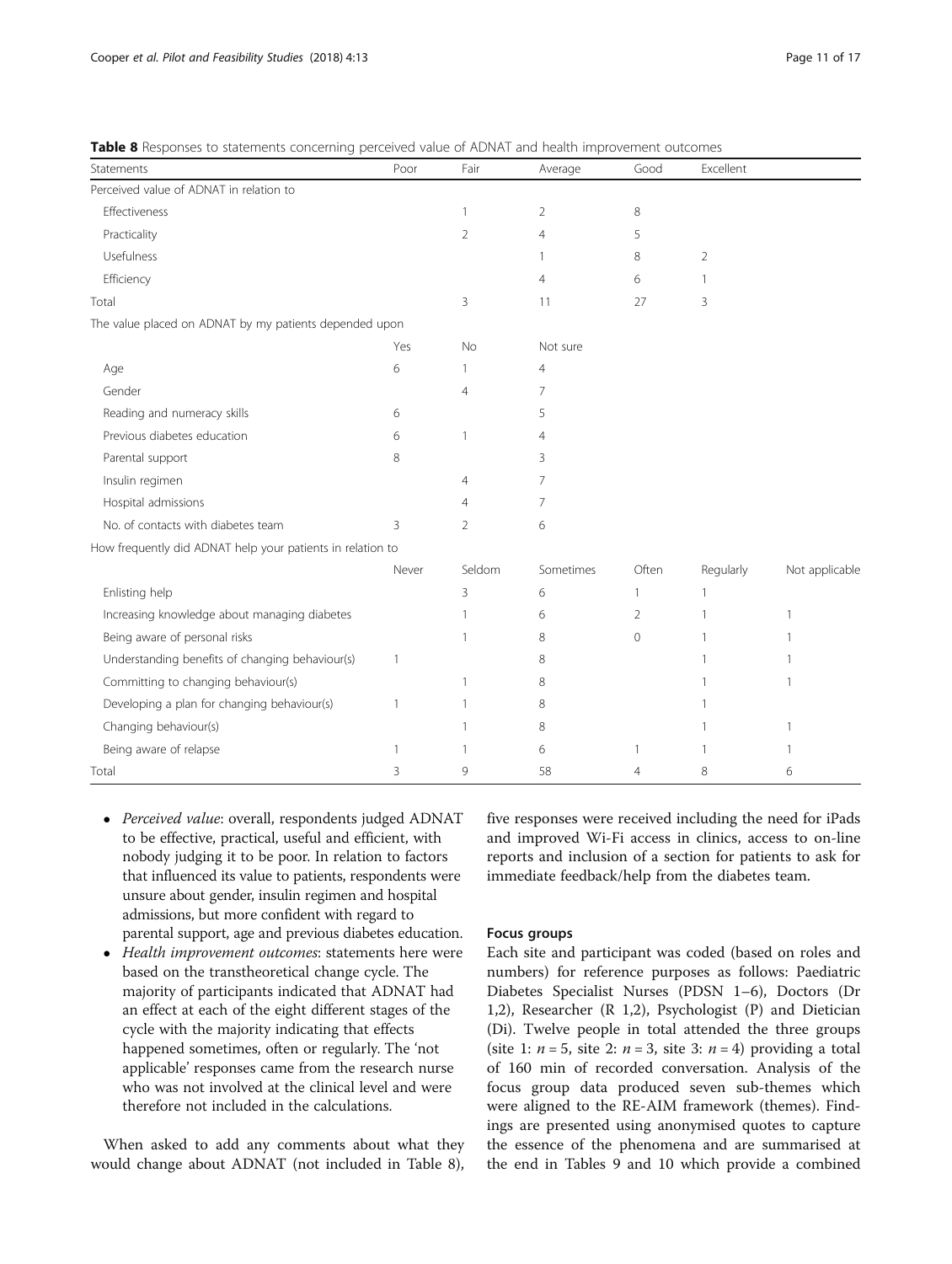| RE-AIM themes                  | Outcomes (patients)                                                                                                                                                                                                                                                                                | Survey (diabetes team)                                                                                                                                                                                                                                                                 | Focus groups (diabetes team)                                                                                                                                                                                                                                                                                                                                                                                              |
|--------------------------------|----------------------------------------------------------------------------------------------------------------------------------------------------------------------------------------------------------------------------------------------------------------------------------------------------|----------------------------------------------------------------------------------------------------------------------------------------------------------------------------------------------------------------------------------------------------------------------------------------|---------------------------------------------------------------------------------------------------------------------------------------------------------------------------------------------------------------------------------------------------------------------------------------------------------------------------------------------------------------------------------------------------------------------------|
| Reach                          | • Uptake better than expected $(n = 89)$<br>• Twice as many females to males<br>recruited<br>• Low accrual rates $(n = 4)$<br>• Response rates 49.4%<br>• Average age of completers and non-<br>completers 14.3/14.5 years respectively<br>• More female than male completers:<br>ratio $\sim$ 2:1 | • All reported technological capability in<br>clinical practice<br>· Some ambivalence re: using<br>technology in patients' education<br>• No paediatric teaching qualifications                                                                                                        | · Ideal time to integrate ADNAT into<br>clinical practice<br>· Offers a technological approach to<br>care in line with policy and young<br>peoples' needs<br>· Fits within BPT's education criterion/<br>peer review process.<br>• Potential as an audit tool questioned<br>given its focus on 12-18 years only<br>• Training to use activity learning to<br>support a team approach and include<br>expert users of ADNAT |
| and perceived)                 | Effectiveness (potential · Completers-post-ADNAT mean<br>$HbA_{1c}$ level 5.42 mmol/mol's lower than<br>non-completers at 6 months<br>• ADNAT judged to be effective at each<br>of the 8 different stages of the<br>transtheoretical change cycle                                                  | • ADNAT's system and information<br>quality judged as good<br>• ADNAT judged to be effective,<br>practical, useful and efficient<br>• Value to patients perceived to be<br>linked to parental support, age and<br>previous diabetes education                                          | · Time between patients' completions<br>and reviews with practitioners in clinic/<br>home critical to effectiveness<br>• ADNAT perceived to promote<br>behaviour change<br>• Primary outcomes to include<br>glycaemic control and quality of life,<br>with qualitative data to illuminate wider<br>effects of education                                                                                                   |
| Adoption                       |                                                                                                                                                                                                                                                                                                    | • Majority of patients completed ADNAT<br>in clinic<br>• All felt that patients, their families and<br>the Diabetes Network would want<br>ADNAT to be used<br>• Majority intend to use ADNAT in the<br>future                                                                          | • Lead clinician support essential<br>• Requires a team approach to<br>implementation<br>• Needs to be tailored to fit each team<br>· Scoring, traffic light feedback,<br>drop-down menus and navigation<br>commands support tailored health care<br>planning but some concern re: patients'<br>responses to traffic light system                                                                                         |
| Implementation/<br>maintenance |                                                                                                                                                                                                                                                                                                    | • Access to Wi-Fi in clinics poor/<br>negligible<br>• No data protection issues reported<br>$\cdot$ Need for:<br>- Improved Wi-Fi access and IPads<br>- Section for patients to ask for<br>immediate feedback/help from diabetes<br>teams<br>- Access to short on-line patient reports | • Access to on-line technical support<br>needed<br>• Use of Ipads with SIM cards to<br>overcome Wi-Fi problems in clinics<br>· To secure clinical feasibility:<br>- Home completions prior to clinic visits<br>- Consents taken in clinic<br>- Instructions sent in appointment letters<br>- Automatic text reminders                                                                                                     |

<span id="page-11-0"></span>Table 9 Summary of quantitative and qualitative data for feasibility outcomes

summary of the quantitative and qualitative data and a synopsis of practice recommendations.

### Adoption themes

• Tension for change

Respondents found ADNAT to be a viable option for clinical practice and wanted to change the way they engaged with their patients by using technology, recognising that web-based applications play a crucial role in adolescent life. They perceived technology as a way of overcoming communication barriers, as this nurse commented,

I remember being quite impressed at what they were saying they didn't know. So it seems to get past that barrier when it is face to face. They are more likely to be honest even though they know we're going to see it (PDSN4).

The three sites all felt that ADNAT fit within their teams' values and goals, with participants suggesting that it could standardise educational assessment allowing for comparisons between PDUs. As a policy driver, the BPT enhanced motivation to use ADNAT, linking it to the education criteria. Other respondents agreed with this thinking suggesting that it also met with the peer review process but questioned its practical potential as an audit tool given that it assesses those aged 12–18 years only making it 'difficult to draw any conclusions' (Dr1).

Organisational working

• System fit

Operationally, decision-making regarding how to implement ADNAT was devolved to the teams to see what emerged. Two different methods were used: individual nurses reviewing their own patient returns versus using a generic email for all returned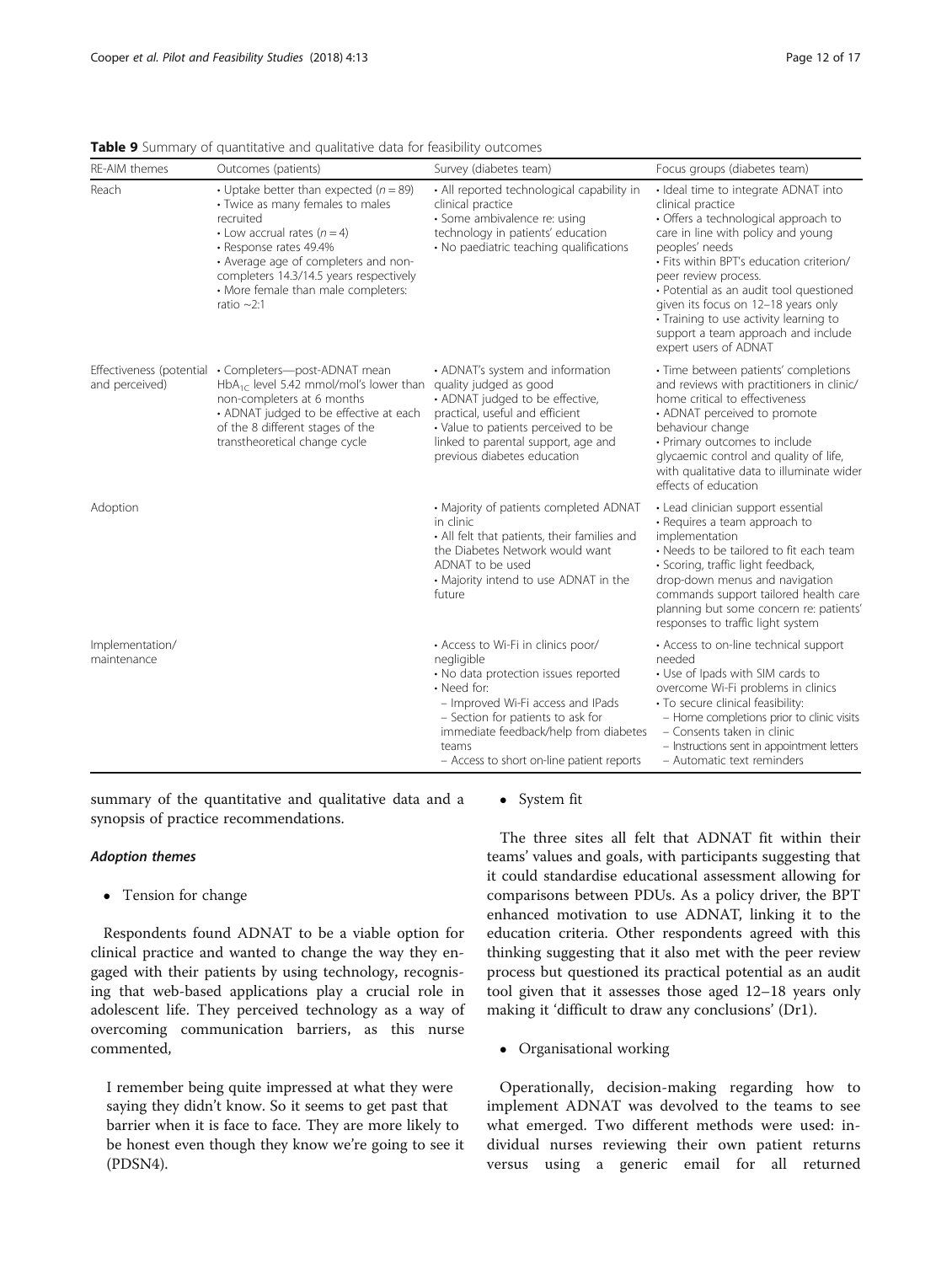<span id="page-12-0"></span>

|  |  |  | <b>Table 10</b> Practice implications |
|--|--|--|---------------------------------------|
|--|--|--|---------------------------------------|

| Reach                                   | • Lead clinician's support required alongside a team approach to foster integration, normalisation and<br>consistency in the messages given to patients and their carers                                                                                                                                                                                                                                                                                                                                                                                                                                                                                    |  |
|-----------------------------------------|-------------------------------------------------------------------------------------------------------------------------------------------------------------------------------------------------------------------------------------------------------------------------------------------------------------------------------------------------------------------------------------------------------------------------------------------------------------------------------------------------------------------------------------------------------------------------------------------------------------------------------------------------------------|--|
| Effectiveness (potential and perceived) | • Time between patients' completions and clinic reviews critical to success                                                                                                                                                                                                                                                                                                                                                                                                                                                                                                                                                                                 |  |
| Adoption                                | • Access to technical support and iPads with SIM cards to overcome Wi-Fi problems in clinics<br>• Staff training: use an activity style of learning and limit to a maximum of 4 h to support team working<br>and the tailoring of ADNAT for each team<br>· Include expert patients in the training to provide insights into their ADNAT experiences to support<br>connections between theory and practice                                                                                                                                                                                                                                                   |  |
| Implementation/maintenance:             | • Consents to be taken in clinic, followed by instructions at a later date in patients' appointment letters<br>• ADNAT to be completed at home prior to their clinic consultation, supported by automatic text reminders<br>• Short time span needed between patients' completions of ADNAT and follow-up reviews<br><b>ADNAT</b> requires:<br>• Section for patients to ask for immediate feedback/help from diabetes teams<br>• Short on-line reports, i.e. ADNAT profiles for each patient for practitioners<br>· Less threatening feedback response for patients to overcome potential negative responses to the (red)<br>traffic light feedback system |  |

questionnaires which was reviewed by one PDSN only. For the former, choice of treatment was determined by the individual nurses but they also discussed their approaches within their teams. For the latter, the PDSN identified urgent cases, i.e. red traffic light returns for discussion at team meetings. Both approaches therefore embraced working as a team, as the following quote highlights,

We did bring the red ones to the team meeting and there were actions..generated from it, and we did implement those actions. I think the ones that came through green reinforced what we felt but it was good to get the teenagers' perspectives married up with ours (PDSN2).

• Team working

Team capacity varied owing to sickness absence and/ or new staff starting. Site 2 was not affected by these problems and had an established team. It was notable that this site had the best 2013/2014 audit returns in relation to glycaemic control (as highlighted in Table [3](#page-6-0)) and also the best ADNAT return rates (69.2%), compared with the other two sites (46.4 and 37.1%). With regard to team working, participants commented on how ADNAT encouraged a standardised approach which supported consistency in the messages given to patients. They argued that integrating ADNAT into their team work would normalise its use, although lack of time, given the current politically driven changes, had impacted upon feelings of being in control. Respondents talked about 'time constraints', 'feeling too busy' and 'a continual focus on problems'. Receptivity for change therefore varied across the sites although respondents felt that ADNAT had the potential to drive change.

### Implementation/maintenance themes

 $\blacksquare$  Time

The time taken for patients to complete ADNAT was discussed given the large number of questions to be answered, but two respondents had asked patients for their perspectives and both reported positive responses,

I asked quite a few of them, was it a waste of 30 minutes of their life and they all said 'no' they felt it was useful that they'd done it, and many of them said it made them think… (Dr2)

..a lot of them came back and said it was a good use of their time and gave them that refreshment of the advice that we gave them previously (PDSN6).

For the practitioners, the time taken to review patients' outcome results was helped by ADNAT's scoring and traffic light feedback systems, alongside the drop-down menus and navigation commands to allow selection of scoring questions only and/or questions relating to the different domains. However, when asked whether they felt the traffic light system was good for the children, there was a mixed response. It was viewed as both a facilitator and a barrier, with the barrier relating to its potential to raise young peoples' anxiety.

• Embedding ADNAT into practice

There were mixed responses with regard to where ADNAT should be completed. Location was seen as important affecting both uptake and practitioner feedback to patients. Home completions brought problems in relation to patients being willing to complete it once they left clinic, and time between completion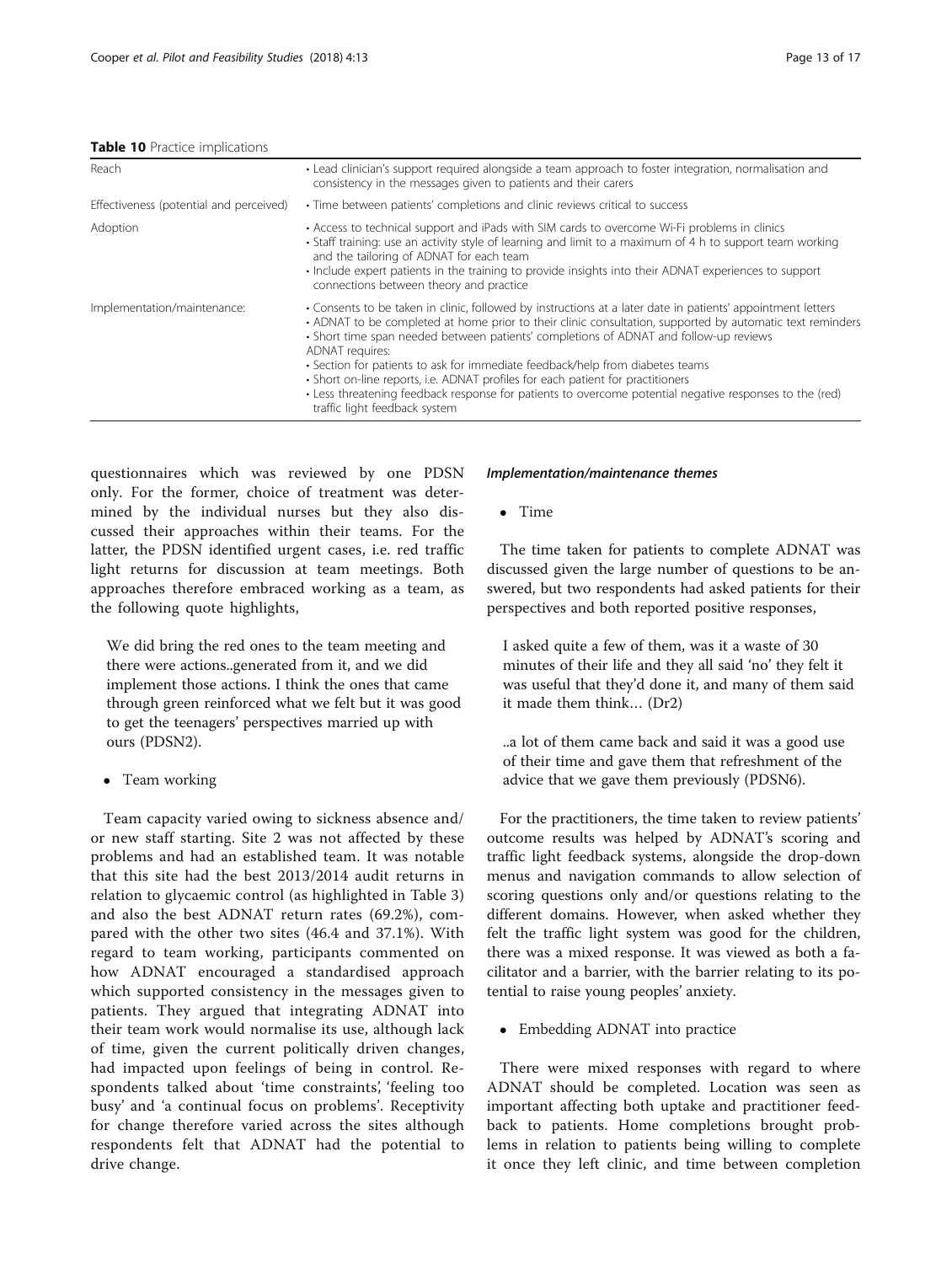and feedback was deemed important, as the following quote highlights,

Because they did it at home and sometimes then a week after their previous clinic appointment, then it would be reviewing it again much later. …and actually they couldn't remember the results (PDSN4)

Theoretically, completions in clinic prior to their consultation were thought beneficial, but practically, this was not an option given time limitations. Home visits were appropriate for two of the sites, but at the third site, home visits were being discouraged by management. These comments highlighted a barrier to embedding ADNAT into practice. When questioned about how this could be overcome, integrating ADNAT into patients' health care plans was seen as a viable option, with patients completing ADNAT prior to their next clinic appointment at home. Suggestions included gaining consents in clinic and sending instructions on how to complete ADNAT with their clinic appointment letters, followed by text reminders. The role of the lead clinician was seen as crucial for embedding ADNAT into routine practice, alongside mandating its use through, for example, including it in the BPT criteria. Tailoring ADNAT to fit each site was seen as important, paying attention to the whole team being involved. To meet this goal, training (up to a maximum of 4 h) was considered essential. Web-based instruction was not popular given the need for self-motivation and personal time, but faceto-face training was deemed superior in that it would,

..help to promote the team aspect of it because discussion could be had about how to make it cohesive as a team (PDSN4).

Another suggestion was to include previous users of ADNAT, i.e. expert patients in the training programme.

Linkages

Respondents felt that ADNAT mapped on to what they are aiming to achieve in clinic including getting patients to "create (their own) agendas and identify things" (P). Other respondents felt that it provided the link between all the different components of diabetes selfmanagement commenting that ADNAT got patients "thinking about aspects of the condition which they might normally not really think about" (PDSN 3). There were comments that in clinic, the focus tends to be on blood glucose and insulin doses whilst ADNAT promoted reflection on all aspects of their diabetes, including their feelings. One person summarised ADNAT's perceived value in the following way,

the opportunity for self-evaluation of learning, reflection, and for young people to actually get feedback on what they know, and also for the teams to have feedback on what they know as young people (Di).

This process of self-evaluation was a strong theme throughout the focus groups with one nurse commenting that ADNAT, "…reminded them (patients) about the right ways to manage their diabetes" (PDSN6). There was an agreement that ADNAT promotes behaviour change, and in terms of why it is effective, one person summarised her opinion by saying that,

It gives them (patients) a chance to identify. They're doing the identifying, possibly prioritising things for themselves …and if it has come from them, then they are much more likely to engage in conversations about what could be done differently…. (P)

Respondents questioned the traditional (misplaced) focus on glycaemic control with one person stating that education is more about quality of life at this age and being able to '… get a balance between their diabetes and being a teenager…' (PDSN4). This point was agreed by others who felt that a single educational intervention is not going to impact upon glycaemic control because there are 'an awful lot of things that affect someone's  $HbA_{1c}$ ' (Dr.2). Education was seen as beneficial in other ways including improving quality of life and self-care processes, and the example of carrying glucose to treat hypoglycaemia was used to highlight this point.

Having open-ended text responses at the end of each question was seen as important, because it allowed patients to express their feelings of knowing more and being in control. This concept of 'control' was an important theme, with ADNAT being viewed as a way of accessing patients' needs without removing their sense of control, as the following quote highlights,

..it might be a question that they (patients) might not have thought about, but felt a bit embarrassed, or thought well, I shouldn't think like that, or maybe other people don't feel or think like that, I should know that. (PDSN3)

Accessing patients' needs meant that the teams could tailor conversations with their patients, focusing on their raised self-awareness with regard to what they did and did not know, providing a base on which to progress joint health care planning.

### Combining the data

We used the RE-AIM framework to combine the data from recruitment of patients, the NPDA, the survey and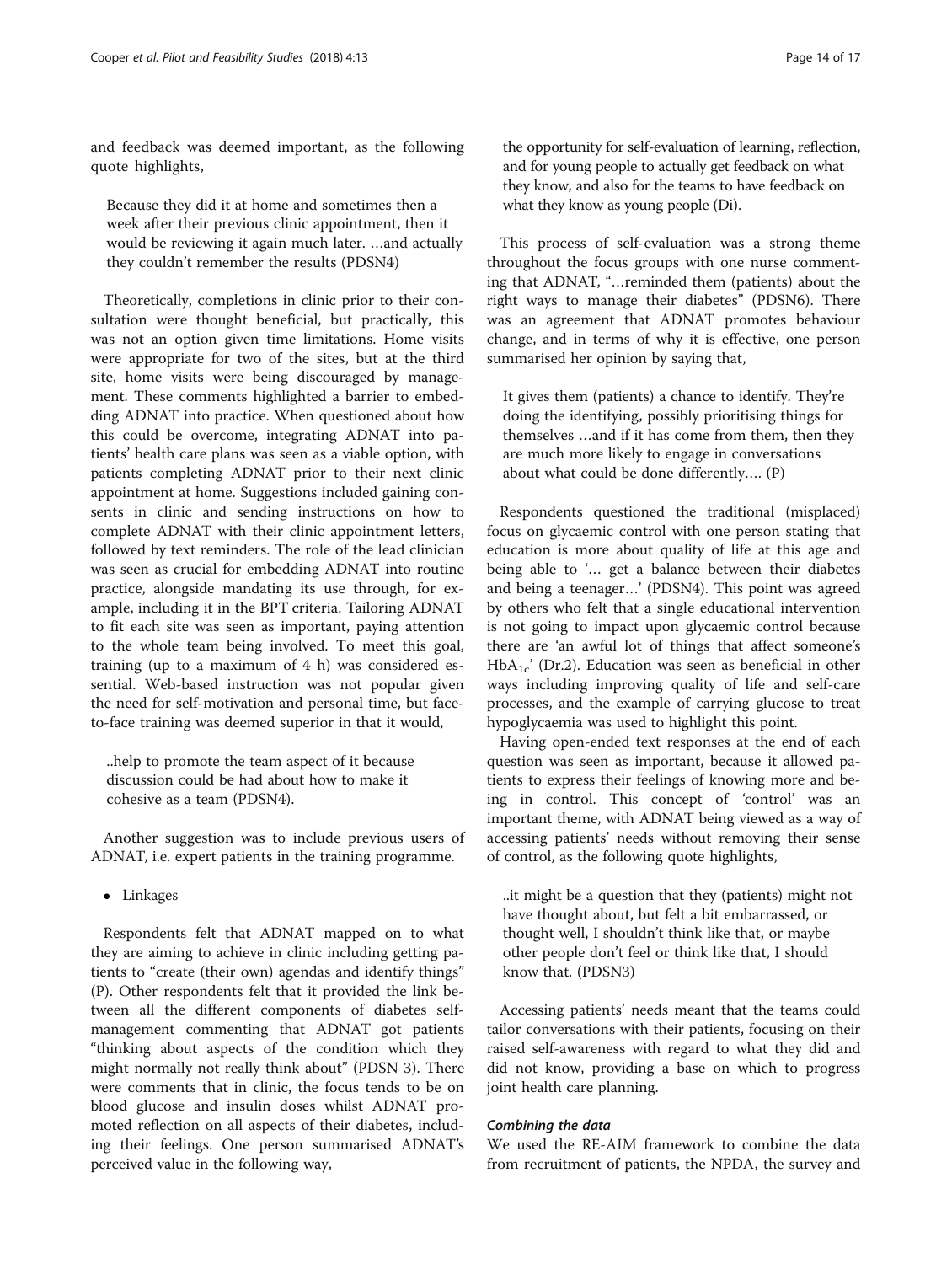## **Discussion**

This study aimed to evaluate the feasibility of integrating ADNAT into paediatric diabetes care focusing primarily upon resources and processes that influenced its implementation taking into account context and perceived impact. We met each of our progression criteria, recruiting over 65–70% of those screened as eligible to take part; there was no deterioration in mean HbA1c levels at 6 months; and diabetes teams reported positive feedback on ADNAT's perceived effectiveness and tailored the use of ADNAT within their clinics to meet their site needs.

The study also aimed to determine methodological recommendations for a future large-scale study. Its strength lies in its mixed methods design and the fact that there was overlap between the different data sets which supports the findings and helps to explain the feasibility outcomes. The summary of the quantitative results and the qualitative findings in Table [9](#page-11-0) shows that from a quantitative (reach and potential and perceived effectiveness) outcome perspective, ADNAT met the proposed mechanisms of action and progression criteria from a staff perspective. The survey and qualitative findings indicate that ADNAT was acceptable to the diabetes teams. However, these results need to be interpreted with caution due to the study design and the associated confounding factors.

## Methodological implications: strengths and limitations

A limitation of this study is the small number of sites, participants and respondents involved, alongside the non-randomisation to treatment. Both of these limitations raise statistical issues concerning the accuracy of the outcome data. Differences in characteristics between those patients who chose to complete ADNAT compared to the non-completers are unknown, and it can be argued that the former group may be more compliant generally with regard to their diabetes self-care when compared to the latter group. However, this potential difference was accounted for by controlling for HbA1c levels at baseline. Findings therefore provided an insight into ADNAT's potential in relation to glycaemic control (HbA1c), particularly for those poorly controlled. However, it can also be argued that those young people who completed ADNAT may have wanted a different kind of management for their diabetes, one that fits more effectively with a digital culture and their learning styles. This suggests that completers may have been ready to make changes compared to the non-completers. Reasons why young people choose to engage or not in using ADNAT therefore need to be researched to improve future response rates.

Questions regarding the number of young people who completed ADNAT also need to be addressed. Whilst the percentage of completers (49.4%) is good in terms of figures quoted for the response rate of the general population to web-based surveys (24.8%) [\[39\]](#page-16-0), it remains questionable as to how typical the completers were relative to the non-completers and to those who declined to participate. It highlights the need to identify ways of engaging more effectively with what is typically a 'hard to reach' population. Systematic reviews [\[40, 41](#page-16-0)] suggest extended timeframes, recruitment techniques suited to young people and the need to work in close cooperation with the community.

The study identified the research setting as a mediator of outcomes making treatment heterogeneity a confounding factor. Whilst ADNAT is a standardised intervention, the responses of the teams to the outcomes of using ADNAT are heterogeneous. This demonstrated a need to include non-participant clinic observations in a future study to evaluate what is actually happening in clinical practice when ADNAT is used. It also validated the need to research comparative effectiveness of the different research sites by using the historical NPDA data to provide evidence on the value of different response options to ADNAT.

Previous research has highlighted the need for adult diabetes education to have broad patient-based outcomes and not to be expected to have lasting benefits on glycaemic control unless it is repeated. The focus group data reinforced these points highlighting the need to include other outcomes such as quality of life and patients' greater self-involvement in their care. Findings from previous trials of paediatric diabetes education have also affirmed this point [\[15](#page-15-0)]. Measures of effectiveness therefore need to include but not be limited to glycaemic control.

## Conclusions

This evaluation study has provided evidence on the feasibility of using ADNAT in clinical practice and has demonstrated a number of limitations which have provided practice and methodological guidance. It has shown that a randomised design that fits the needs of a 'hard to reach' adolescent population is necessary. A cluster randomised controlled trial that involves sequential but random rollout of ADNAT over multiple time periods may the most appropriate and is currently being considered for the larger study.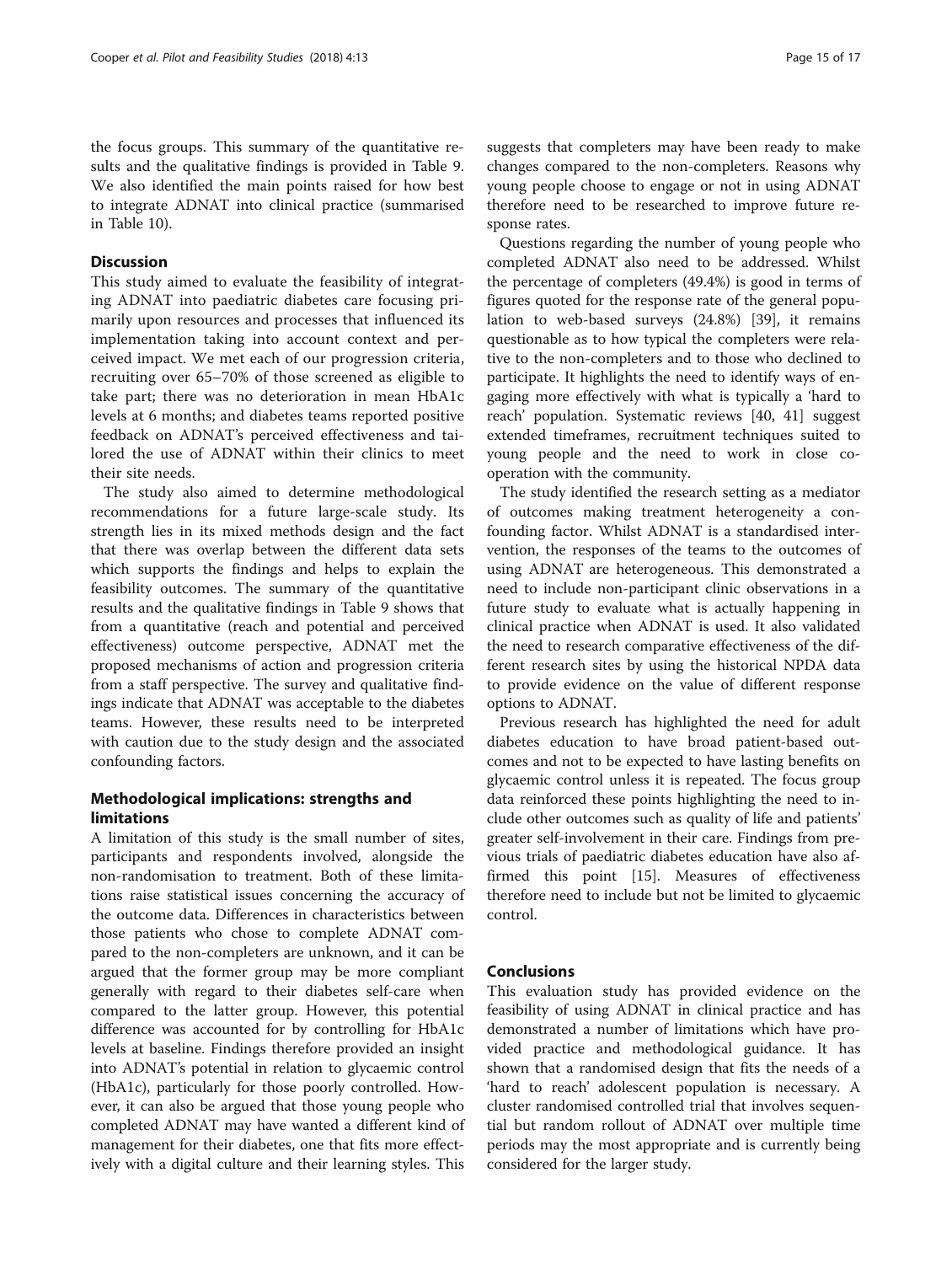## <span id="page-15-0"></span>Additional files

[Additional file 1:](dx.doi.org/10.1186/s40814-017-0164-5) Ethics. (PDF 169 kb) [Additional file 2:](dx.doi.org/10.1186/s40814-017-0164-5) Recruitment. (DOCX 14 kb)

#### Abbreviations

ADNAT: Adolescent Diabetes Needs Assessment Tool; ANCOVA: Analysis of covariance; BPT: Best Practice Tariff; CI: Confidence interval; CRN: Clinical Research Network; MRC: Medical Research Council; NAR: Needs Assessment Rating; NHS: National Health Service; NIHR: National Institute for Health Research; NPDA: National Paediatric Diabetes Audit; NRES: National Research Ethics Service; PDU: Paediatric Diabetes Unit; R&D: Research and Development; RE-AIM: Reach, effectiveness, adoption, implementation, maintenance; T1D: Type 1 diabetes; TEL: Technology enhanced learning

#### Acknowledgements

We thank HealthImo for their work on developing the website and the App under the direction of Eric Link. We thank all the patients who completed ADNAT and the health professionals and research nurses who contributed at the three study sites and also the National Institute for Health Research (NIHR) Alder Hey Clinical Research Facility which supported the study under the direction of Professor Matthew Peak and Chris Walsh, portfolio manager at the NIHR Clinical Research Network (CRN) for Children. We also thank the Audit Department at one of the sites which supervised the writing, distribution and analysis of the survey under the direction of Steven Riley.

#### Funding

The study was supported by Alder Hey Children's NHS Foundation Trust which funded the purchase of 10 iPads and the employment of three NIHR Children's Research Nurses.

#### Availability of data and materials

Please contact the author for data requests.

#### Authors' contributions

HC wrote the protocol, carried out the training, analysis of the qualitative data and interpretation of the survey data and drafted the initial manuscript. GL and PG were responsible for the analysis and interpretation of the statistical data and revisions of the questionnaire. GL was also involved in the design of the study and reviewed and revised the manuscript with HC. MP was involved in the design of the study, approved funding for the study and reviewed the final manuscript. All authors read and approved the final manuscript.

#### Authors' information

Helen Cooper was seconded to the NIHR Alder Hey Clinical Research Facility, Alder Hey Children's NHS Foundation Trust, whilst this study was conducted.

#### Competing interests

The authors declare that they have no competing interests.

#### Consent for publication

Not applicable.

#### Ethics approval and consent to participate

To meet the requirements of the Research Governance Framework, approval for the study was sought from the UK National Research Ethics Service (NRES). The protocol was submitted to the North West – Cheshire NRES Committee where it was agreed that the study was not considered to be research according to their guidance [\[36\]](#page-16-0) and was defined as a service evaluation not requiring ethical review (see Additional file 1 for the copy of the letter). Their decision was based on the fact that the study involved an intervention only with no allocation or randomisation procedures, that the choice of treatment (education/support) was determined by the clinician(s) and patients, that it measured current service without reference to a standard and that data collection involved analysis of existing data together with administration of interviews and questionnaires. Following this, the proposal was submitted to the NHS Research and Development Departments at each of the three sites for their approvals and agreement that the study was a service evaluation rather than a research study. Approvals were received from all three sites based on the requirement that appropriate ethical standards were followed. We therefore used site files, information sheets and consent/assent forms. Confidentiality and anonymity were maintained by using a coding system for all participants (allocated by the Research Nurses), and data were stored in a locked cabinet. The research team had no access to identifiable information for any patient taking part in the study.

### Publisher's Note

Springer Nature remains neutral with regard to jurisdictional claims in published maps and institutional affiliations.

#### Author details

<sup>1</sup>Department of Public Health and Wellbeing, Clatterbridge Hospital University of Chester, Clatterbridge Rd, Bebington, Birkenhead, Wirral CH63 4JYL, UK. <sup>2</sup>Research Institute for Primary Care & Health Sciences, Keele University, Keele ST5 5BG, UK. <sup>3</sup>Department of Mathematics and Statistics University of Lancaster, Lancaster LA1 4YF, UK. <sup>4</sup>NIHR Alder Hey Clinical Research Facility, Alder Hey Children's NHS Foundation Trust, Eaton Road, West Derby, Liverpool L12 2AP, UK. <sup>5</sup>Department of Public Health and Wellbeing, University of Chester, Riverside Campus, Castle Drive, Chester CH1 1SL, UK.

#### Received: 11 July 2016 Accepted: 18 June 2017 Published online: 06 July 2017

#### References

- 1. Pawson R. The science of evaluation: a realist manifesto. Los Angeles, London, New Delhi, Singapore: Sage; 2013.
- 2. Moore G, Audrey S, Barker M, Bond L, Bonell C, Hardeman W, Moore L, O'Cathain A, Tinati T, Wight D, Baird J. Process evaluation of complex interventions: Medical Research Council guidance. London: MRC Population Health Science Research Network; 2014.
- 3. International Diabetes Federation. IDF diabetes. 7th ed. Brussels, Belgium: International Diabetes Federation; 2015.<http://www.diabetesatlas.org>. Accessed 7 Feb 2016.
- 4. NHS Information Centre for Health and Social Care. National Diabetes Paediatric Audit Reports. London: Department of Health. Available at: [http://](http://www.rcpch.ac.uk/improving-child-health/quality-improvement-and-clinical-audit/national-paediatric-diabetes-audit-n-0) [www.rcpch.ac.uk/improving-child-health/quality-improvement-and-clinical](http://www.rcpch.ac.uk/improving-child-health/quality-improvement-and-clinical-audit/national-paediatric-diabetes-audit-n-0)[audit/national-paediatric-diabetes-audit-n-0](http://www.rcpch.ac.uk/improving-child-health/quality-improvement-and-clinical-audit/national-paediatric-diabetes-audit-n-0). Accessed 15 May 2017.
- 5. Diabetes Control and Complications Trial Research Group (1994) Effect of intensive diabetes treatment on the development and progression of long term complications in adolescents with insulin-dependent diabetes mellitus. Journal of Pediatr. 1994;125:177–188.
- 6. National Peer Review Programme. National peer review report: paediatric diabetes services 2013/2014. London: National Peer Review Programme; 2015.
- 7. Kennedy I. Getting it right for children and young people. Overcoming cultural barriers in the NHS so as to meet their needs. London: Department of Health; 2010.
- 8. Department of Health. Payment by Results team. Payment by results guidance for 2011-12. London: Department of Health; 2011.
- 9. Diabetes UK (2014). The cost of diabetes report. In: [http://www.diabetes.org.](http://www.diabetes.org.uk/Documents/Diabetes%20UK%20Cost%20of%20Diabetes%20Report.pdf) [uk/Documents/Diabetes%20UK%20Cost%20of%20Diabetes%20Report.pdf](http://www.diabetes.org.uk/Documents/Diabetes%20UK%20Cost%20of%20Diabetes%20Report.pdf). Accessed 7 Feb. 2016.
- 10. Li et al. Cost-effectiveness of interventions to prevent and control diabetes mellitus: a systematic review. (2010) Diabetes Care. In: [http://stacks.cdc.gov/](http://stacks.cdc.gov/view/cdc/7107/) [view/cdc/7107/](http://stacks.cdc.gov/view/cdc/7107/). Accessed 7 Feb 2016.
- 11. Swift P. Diabetes education in children and adolescents. Pediatr Diabetes. 2009;10 Suppl 12:51–7.
- 12. Waldron S. Education and other interventions for diabetes management in children and young people: detailed overview of randomised controlled trials. Diab Care Child Young People. 2012;1(2):73–4.
- 13. Price KJ, Wales J, Eiser C, Knowles J, Heller S, Freeman J, Brennan A, McPherson A, Wellington J. Does an intensive self-management structured education course improve outcomes for children and young people with type 1 diabetes? The Kids In Control OF Food (KICk-OFF) cluster randomised controlled trial protocol. BMJ Open. 2013;3:e002429.
- 14. Murphy HR, Wadham C, Rayman G, Skinner TC. Approaches to integrating paediatric diabetes care and structured education. Diab Med. 2007;24:1261–8.
- 15. Chaney D, Coates VE, Shevlin M. Running a complex intervention—lessons learned. J Diab Nurs. 2010;14:370–9.